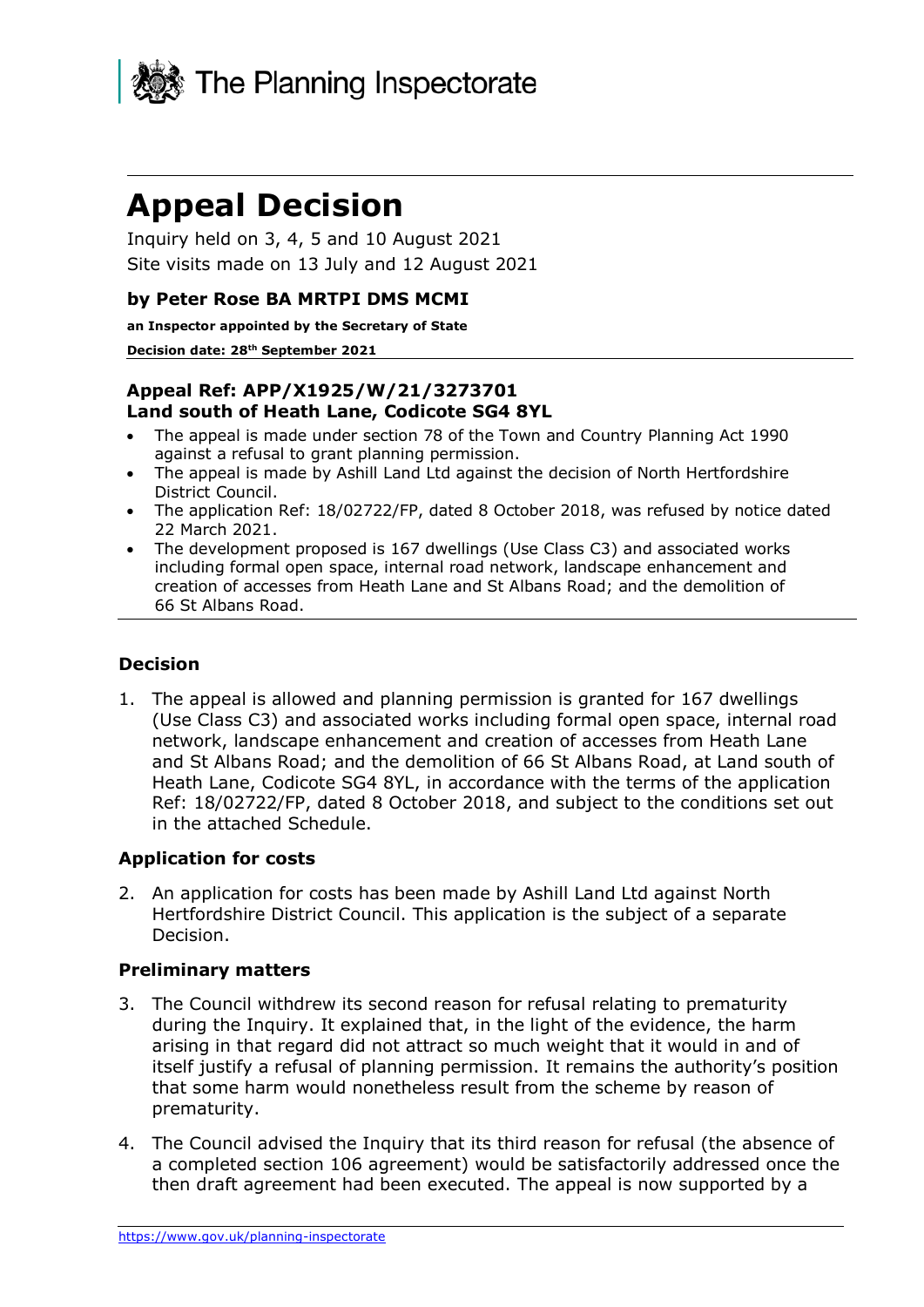completed planning agreement (the planning agreement) to that effect made pursuant to section 106 of the Act and other legislation dated 26 August 2020.

5. A request was made in evidence from Codicote Parish Council that the appeal decision should be deferred pending receipt of the Local Plan Inspector's report relating to main modifications to the emerging local plan (the ELP) $<sup>1</sup>$ . I deal with</sup> this matter as part of my consideration of prematurity within the main issues and in my conclusions.

## **Main issues**

- 6. The main issues are:
	- possible implications for the Green Belt and, in particular, whether any potential harm to the Green Belt by reason of inappropriateness, and any other harm resulting from the proposal, would be clearly outweighed by other considerations, so as to amount to very special circumstances necessary to justify the development;
	- possible implications of the proposal relative to progress of the ELP and, in particular, whether a grant of permission would undermine the plan-making process.

# **Reasons**

# *Green Belt*

# *The appeal site*

- 7. The appeal site comprises some 10.78 hectares of agricultural land to the south-west of the village of Codicote. The land is an arrangement of individual fields, distinguished by various enclosures, including footpaths, hedgerows and other planting.
- 8. The site is bounded by existing residential properties and by Codicote Church of England Primary School to the north-east, and by residential properties to the east and south. The appeal site inclines gradually away from its higher northern/central parts down towards the south-west and further open land beyond.
- 9. Other than No 66 St Albans Road and the adjacent footpath, the site is located within the Green Belt.

# *Inappropriate development*

10. The National Planning Policy Framework (the Framework) advises that construction of new buildings is inappropriate development in the Green Belt. Inappropriate development is, by definition, harmful to the Green Belt and should not be approved except in very special circumstances. There is no dispute that the scheme involves inappropriate development.

<sup>1</sup> Local Plan 2011-2031 Proposed Submission October 2016

Proposed Submission Local Plan Incorporating The Proposed Modifications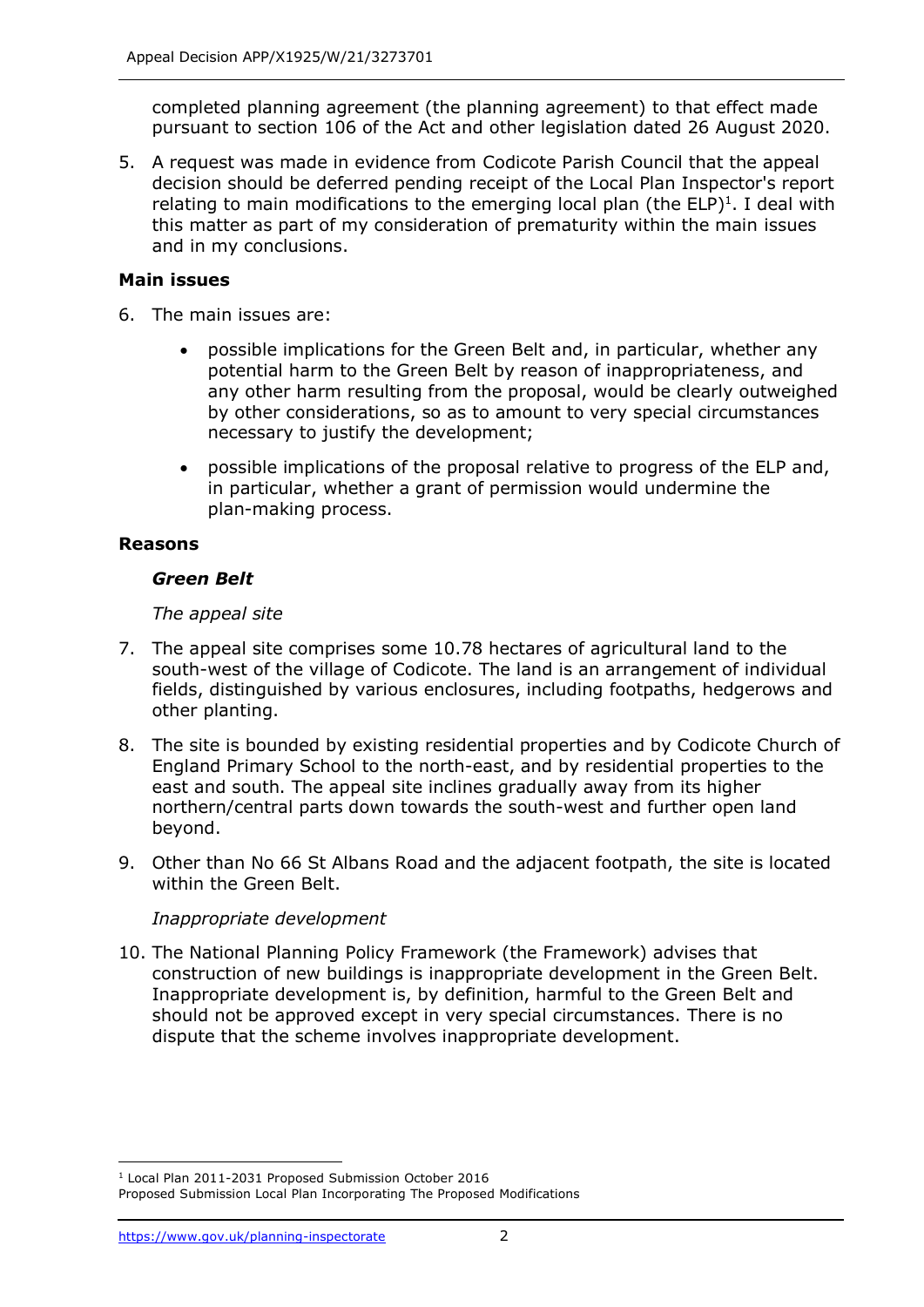## *Openness of the Green Belt*

- 11. The Framework defines one of the essential characteristics of the Green Belt to be its openness. There is no formal definition of openness but, in the context of the Green Belt, it is generally held to refer to an absence of development. Openness has both a spatial (physical) dimension, and a visual aspect.
- 12. Spatially, the scheme would result in a significant reduction in existing openness simply by dint of an extent of built development involving 167 dwellings.
- 13. Visually, the effect of the development would be shaped by a more complex combination of factors.
- 14. The site lies within the Codicote Plateau Landscape Area (Area 205) as defined by the North Herts Landscape Study (Character, Sensitivity and Capacity) (the Study). Area 205 is described as a gently rolling upland landscape plateau defined to the south and west by the River Mimram. The Study identifies large, regularly shaped fields mainly used for arable production but with parcels of grazing land and paddocks adjacent to Codicote.
- 15. The eastern side of the appeal site is more physically enclosed by the adjacent built forms of the village. The pattern of more intimate and relatively enclosed fields is reflective of the Study. Allied to its immediate village-edge character, this part of the site contrasts with the more open, larger scale countryside to the west. The surrounding topography and the composite nature of the fields and enclosing built development to the east also limit an immediate visual appreciation of the appeal land as one uniformly open site.
- 16. These characteristics lead me to concur with the Council's assessment made as part of its ELP evidence base.<sup>2</sup> This identifies the visual openness of the site to be mixed, but the physical openness to be high.
- 17. The proposed houses would be set away from the site's western boundary and proposed planting along the southern and western edges characteristic of the Landscape Area would limit to some degree exposure of built form from outside. The extent and quality of landscaping proposed within the site would be significant. Some 4.4 hectares of the site would comprise landscaped public open space absent of significant built form (some  $41\%$ ).<sup>3</sup>
- 18. The impact physically and visually would be most evident in the immediate vicinity of the site at its eastern side, but less so in more distant views from the west and which would comprise relatively glimpsed exposures of upper levels of dwellings once proposed landscaping becomes established.
- 19. Spatially, the existing completely open character of the site, notwithstanding the enclosed and sub-divided character of individual fields, would be lost. The effect of mitigation would be to reduce the visual impact of built form as landscaping becomes established, but the spatial implications would not be similarly offset. The footprint of built form would be a permanent feature and the accompanying spatial impact upon openness would not reduce over time.
- 20. Visually, the proposed planting would be of merit in itself and would strengthen the characteristic vegetation and planting of the surrounding landscape.

<sup>&</sup>lt;sup>2</sup> Appendices to North Hertfordshire Local Plan 2011 - 2031 Green Belt Review Update 2018

<sup>&</sup>lt;sup>3</sup> See Figure 2 of Mr Kindred's proof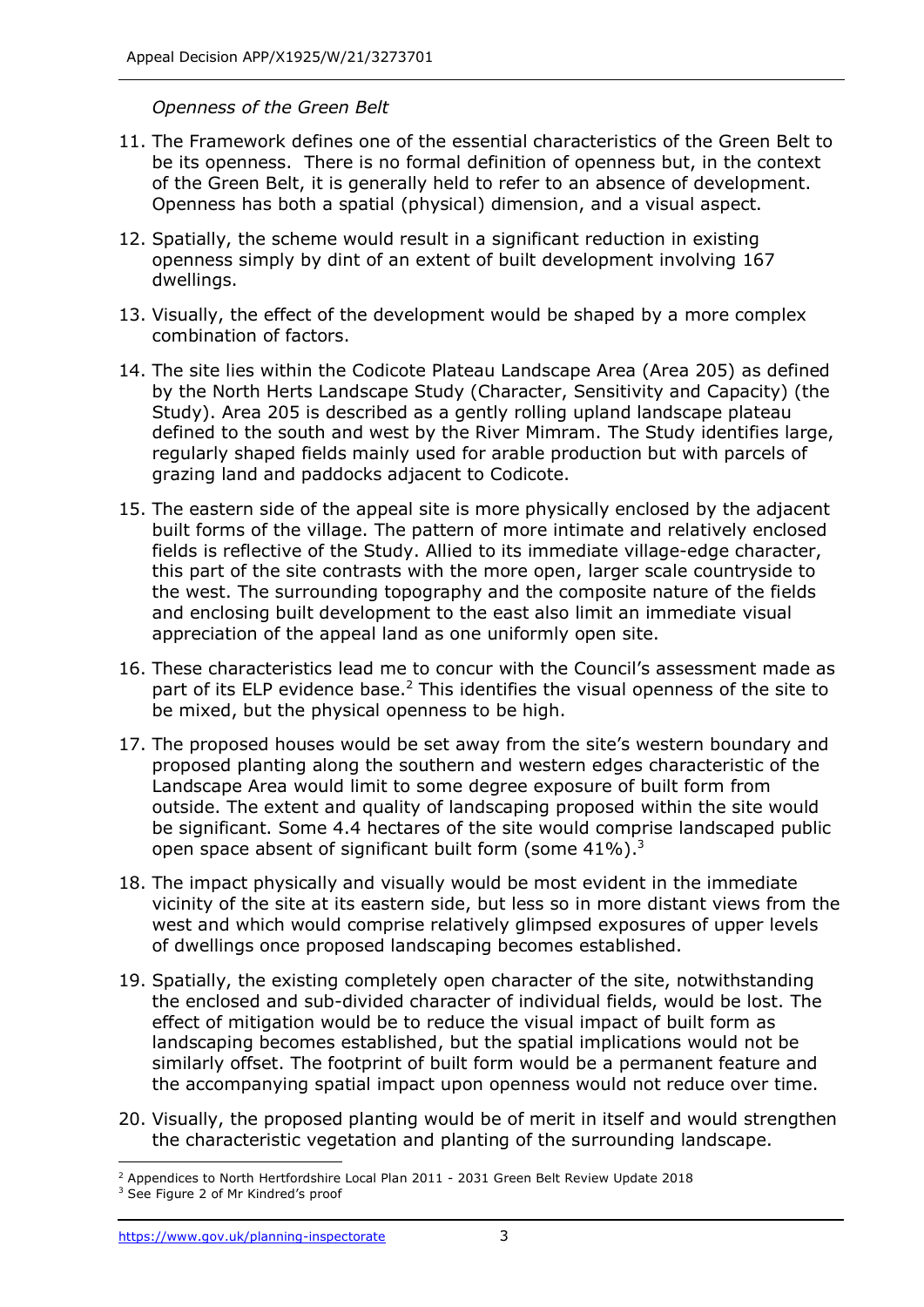Nevertheless, its primary purpose would be to mitigate the impact of built form and to offset the loss of countryside, and it falls to be assessed in that context.

- 21. I find the visual impact upon openness would vary from moderate adjacent to the existing settlement, to more significant in its more open character to the west, and this would reduce over time.
- 22. Taken together, I assess the overall harm to the openness of the Green Belt to be in the range of moderate-significant.

*Encroachment and other Green Belt purposes*

- 23. One of the Framework's defined purposes for the Green Belt is to safeguard the countryside from encroachment. No conflict has been identified with other purposes.
- 24. Built form would replace existing open countryside and encroachment would thereby be incurred. Given the site and scheme characteristics described, and particularly the immediate relationship to the existing built form of the village, I agree that such harm would be moderate consistent with Council's ELP evidence base.

*Summary of Green Belt harm*

- 25. The scheme would incur definitional harm as inappropriate development and would impose various levels of moderate-significant harm through loss of openness and through encroachment.
- 26. To that extent, the scheme would thereby conflict with Policy 2 of the Local Plan<sup>4</sup>. Amongst other things, this seeks to ensure that uses of land in the Green Belt will be kept open in character. Defined exceptions where planning permission will be granted, however, include proposals where very special circumstances apply.
- 27. I return to an assessment of very special circumstances as further relevant to Policy 2, and as also reflected in the Framework, as part of my planning balances to follow, and to be made in the context of all other relevant factors.

## *Prematurity*

*The Council's objection*

- 28. The ELP is now at a very advanced stage of the local plan-making process. The main modifications consultation process has been completed and the Inquiry was advised that the Inspector's final report was anticipated in early Autumn.
- 29. The Council is concerned that it is not known what the ELP Inspector is going to say when he reports. The authority considers it possible that, in light of the consultation that has taken place on the main modifications, the Inspector will decide not to recommend that the ELP be adopted. It further maintains there are unresolved objections and, irrespective of whether opposition to a draft allocation persuades the local planning authority to change its own mind, opponents should still be given a fair opportunity to persuade an examining Inspector to uphold their concerns. 5

<sup>4</sup> North Hertfordshire District Council District Plan No.2 with Alterations Originally adopted April 1996, Saved policies under Planning and Compulsory Purchase Act 2004 Written Statement September 2007 Paragraph 48b) of the Framework is submitted to apply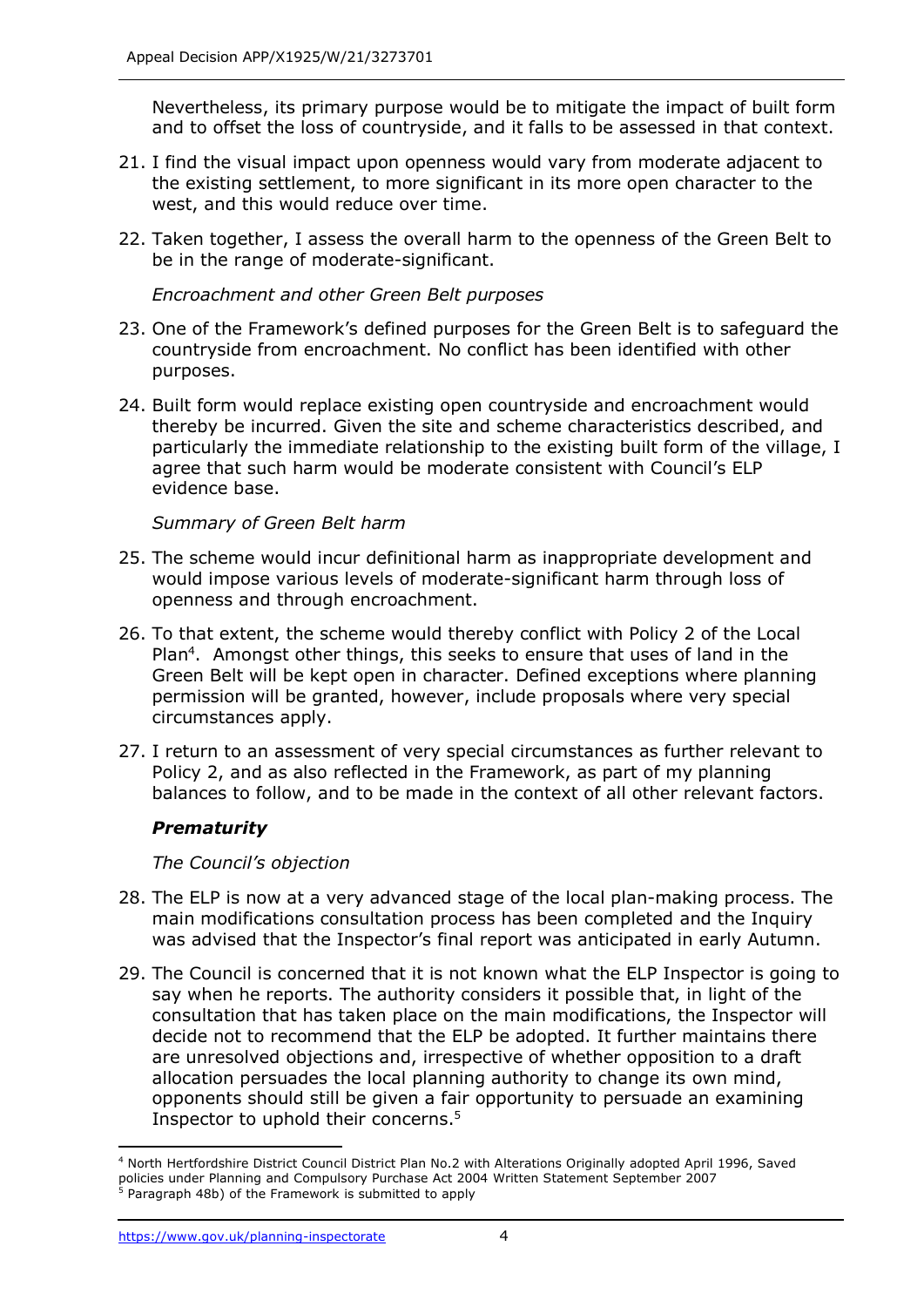30. In cross-examination, the Council's witness clarified its concerns around prematurity to relate to loss of public confidence if a key site-specific decision were to be taken in advance of plan adoption. Further, those concerns were confirmed as relating to Codicote and not to the ELP as a whole.

*The current status of the ELP*

- 31. The appeal site is proposed for housing development in the Council's ELP. Policy CD5 identifies a possible development of 140 homes as part of development also accommodating expansion of the adjacent Codicote Church of England Primary School on Land south of Heath Lane.
- 32. The allocation forms part of the authority's strategic approach to meeting its future housing needs. This is set out in Policy SP8 of the ELP which commits the authority to support housing growth in the period 2011-2031 by releasing sufficient land across the District to deliver at least 11,600 net new homes for North Hertfordshire's own needs. 6
- 33. The Inquiry was informed how, at the end of the pre-Christmas 2020 ELP hearings, the Local Plan Inspector discussed the next steps. The Inspector advised that the Council could expect one of two things to happen; either to receive a letter setting out any fundamental concerns, or to proceed to consultation on further main modifications. The Inspector undertook to write to the Council raising any concerns by the end of January 2021 at the latest. No notification of fundamental concerns was received by the January deadline, and the subsequently received main modifications did not suggest any substantive change to the appeal site's housing status.
- 34. The Council agreed that the required further consultation should take place and this was limited to consultation on the main modifications. These do not include material changes to allocation CD5 relevant to this appeal.
- 35. The Inquiry was advised that the Inspector has raised no concerns about the inclusion of the appeal site as a housing allocation, and neither has the Council as part of that process. Despite long-standing objections to the proposal, the appeal site has been maintained by the authority as a development allocation since 2016. The Council is supporting the draft allocation and has not suggested it is contemplating changing its position in the future.

*The context of local housing need*

- 36. The Council can only demonstrate 1.47 years of an expected five-year housing land supply (5YHLS). This represents a further deterioration from 2.2 years identified at the time of its decision to reject the appeal scheme. At the time of its refusal, the Council also had the fourth lowest performance nationally for housing delivery relative to the terms of the Government's Housing Delivery Test. The national context is of an objective of significantly boosting the supply of homes as set out in the Framework.
- 37. In 2018, the authority had 2,128 live applications for general needs affordable housing, with a maximum wait time of 59 months (nearly 5 years) for a 2-bed flat, and an average wait time of some 25 months (over 2 years) across all property types. By 2021, the average wait time remained similar, but the number of applications had risen to 2,354.

<sup>6</sup> Schedule of Further Proposed Modifications to the North Hertfordshire Local Plan 2011-2031, page 16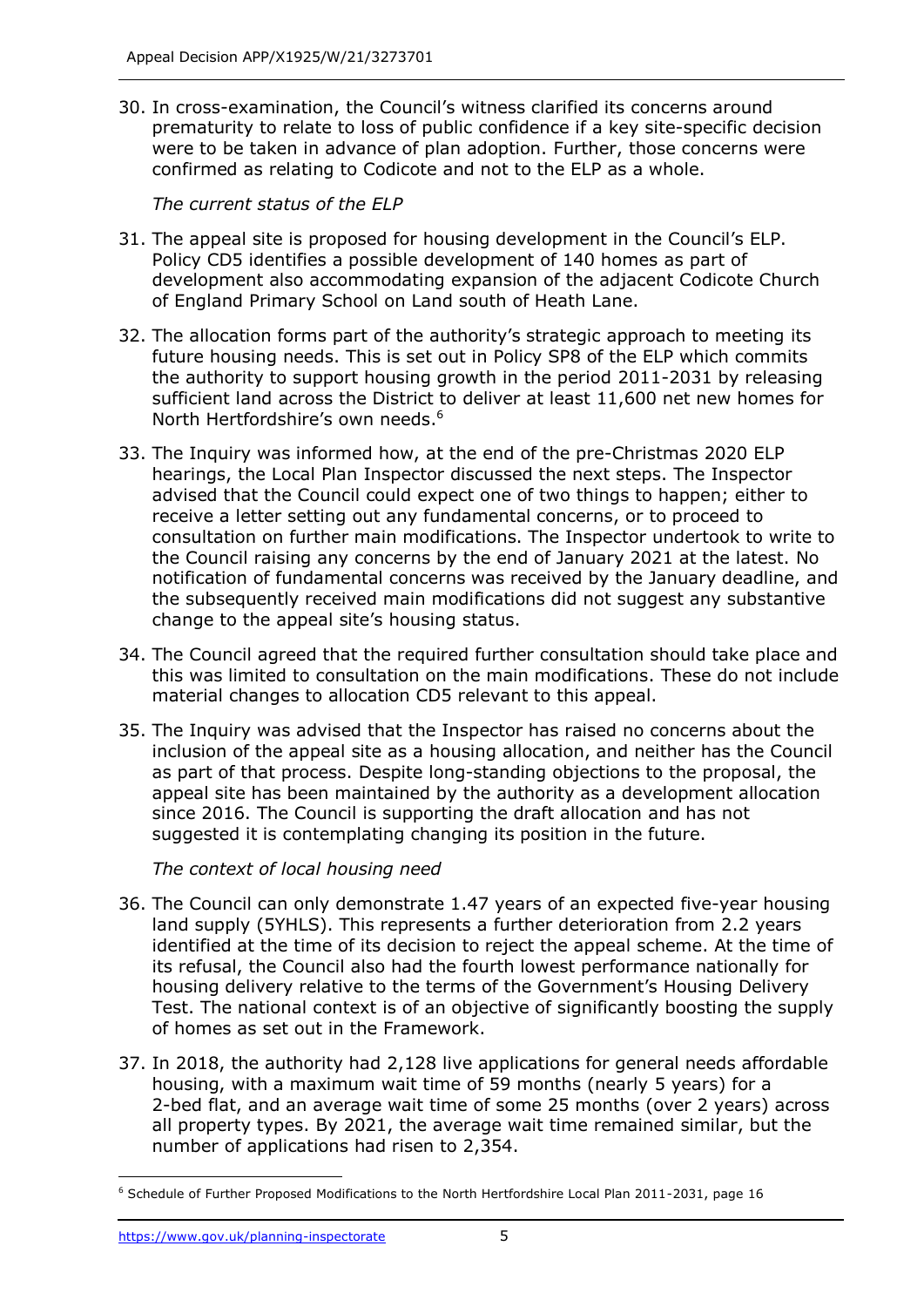- 38. Since the start of the plan period (2011) only 518 affordable homes have been constructed. This amounts to 18% of net completions relative to a target of 33%. More locally, no affordable housing has been delivered in Codicote in the last 14 years.
- 39. In response to its pressing housing situation, the Council has adopted a Housing Delivery Test Action Plan.<sup>7</sup> Whilst recognising how proposed housing sites currently within the Green Belt generally remain subject to tests of very special circumstances, it proposes that it may now be appropriate to determine some planning applications on these sites in advance of the ELP examination being concluded. This position has been reached having regard to various factors, including the potential for early delivery of key infrastructure and the acute shortfall of housing provision relative to Government targets.
- 40. The Council has advised the ELP Inspector that it considers the appeal site, in conjunction with other allocations in Codicote, to be the only reasonable alternatives for local housing delivery and that exceptional circumstances exist to warrant their release from the Green Belt. The proposal would also be consistent with the Local Plan's general acknowledgement, expressed through Policy 26, to make housing provision, although the detail of that policy is now substantively out-of-date in relation to the current housing requirement.
- 41. There is an unquestionably urgent need to identify land in North Hertfordshire to provide for essential market and affordable housing. The Council itself acknowledges a substantial and serious housing land supply shortfall, a position which it further describes as 'acute'.<sup>8</sup> I attach very substantial weight to the considerable housing benefits of the appeal scheme, and which include an ELP-compliant affordable housing contribution of 40% of the dwellings.

*The context of local education need/primary school capacity*

- 42. The appeal scheme makes provision for delivery of playing pitches for the adjacent primary school through a land transfer agreement which, in turn, would enable both expansion and re-configuration of the wider school site.
- 43. Additional to a future shortfall in school places that will result from the proposed housing growth in Codicote as envisaged by the Council through its ELP, there is already an existing shortage of places within the village and which makes the education need particularly urgent. In 2019, for example, some 11 resident children had to travel to school outside of the village. This pattern appears likely to persist and will have adverse impacts not only in terms of the need to travel and children's welfare, but also in terms of Codicote's social cohesion as a community and the wider implications for its integrity as a sustainable settlement. To meet future needs, the County Council proposes to enlarge the school to accommodate two forms of entry and, given the immediate urgent circumstances, for expansion to commence if possible from September 2022.
- 44. It is agreed that there are no further options for temporary expansion of the school without locating a mobile classroom on the existing playing field, further encroaching onto the already constrained site area, or on the location of a new permanent classroom block and so placing more pressure on the existing core facilities.

<sup>7</sup> Cabinet Report dated 23 June 2020, 'Housing Delivery Test Action Plan 2020'

<sup>8</sup> Council closings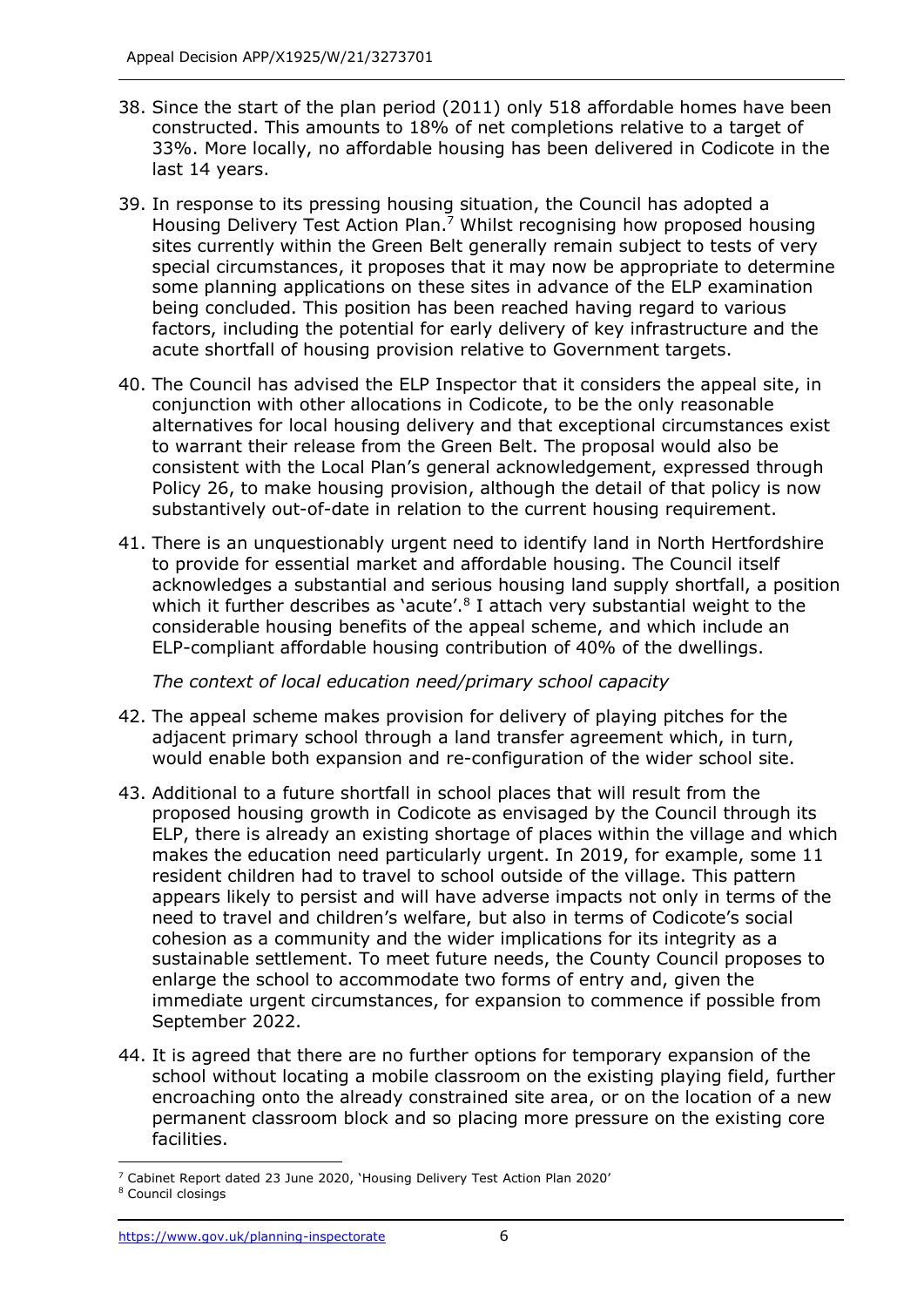- 45. The County Council does not consider compulsory purchase of the allocated expansion site to be an appropriate alternative. Aside from the expediency of such a course, it would also raise issues of timeliness and resourcing not incurred by the appeal proposal.
- 46. The appeal scheme would facilitate and support the future of the village school in a locally sustainable location and in a way necessary to support existing needs and further housing development in Codicote.
- 47. Provision of school land is a clear and very important benefit that should be afforded significant weight. I consider that 'unlocking' the potential of other housing allocations falls to be weighed as a sub-feature rather than as a further and separate benefit in itself. The expanded school would be available to serve the appeal site and other housing allocations as identified by the ELP, or to address such other education needs as apply.

*Summary of conclusions - prematurity*

- 48. The Framework sets out how arguments that an application is premature are unlikely to justify a refusal of planning permission other than in the limited circumstances where both: the development proposed is so substantial, or its cumulative effect would be so significant, that to grant permission would undermine the plan-making process by pre-determining decisions about the scale, location or phasing of new development that are central to an emerging plan; and the emerging plan is at an advanced stage but is not yet formally part of the development plan for the area.<sup>9</sup>
- 49. A scheme of 167 dwellings would constitute less than 2% of the homes the ELP seeks to deliver by 2031. The appeal site relates to Codicote only, and is just one of 34 Green Belt releases proposed throughout the District as a whole. This would not be so substantial such that the plan-making process would be undermined.
- 50. That said, I do not accept the appellant's classification of prematurity as a 'binary' matter. I am unconvinced that, in circumstances where the requirements of paragraph 49 of the Framework are not met, a decision-maker should be precluded entirely from giving any weight at all to prematurity as a possible harm. Rather, it should be open to conclude as a matter of planning judgement that some weight could still be attributed to prematurity in any overall planning balance if any such harm can be demonstrated.
- 51. Public confidence may also have different facets. It may be relevant not just to the perceptions of objectors to the scheme, but could also apply to other stakeholders who may have contrasting expectations towards the proposal and its plan-making context, such as people seeking homes in Codicote or persons awaiting affordable housing within the District. It may also be relevant to the parents and guardians of children within the village, and of the commuting children themselves, looking for reassurance regarding their future schooling. By failing to deliver and further delaying the long-standing expectations of the ELP in those regards, their confidence in the planning system could equally be undermined. No particular evidence has been provided as to the overall implications for public confidence or the extent to which different aspects of it may or may not be relevant.

<sup>9</sup> Paragraph 49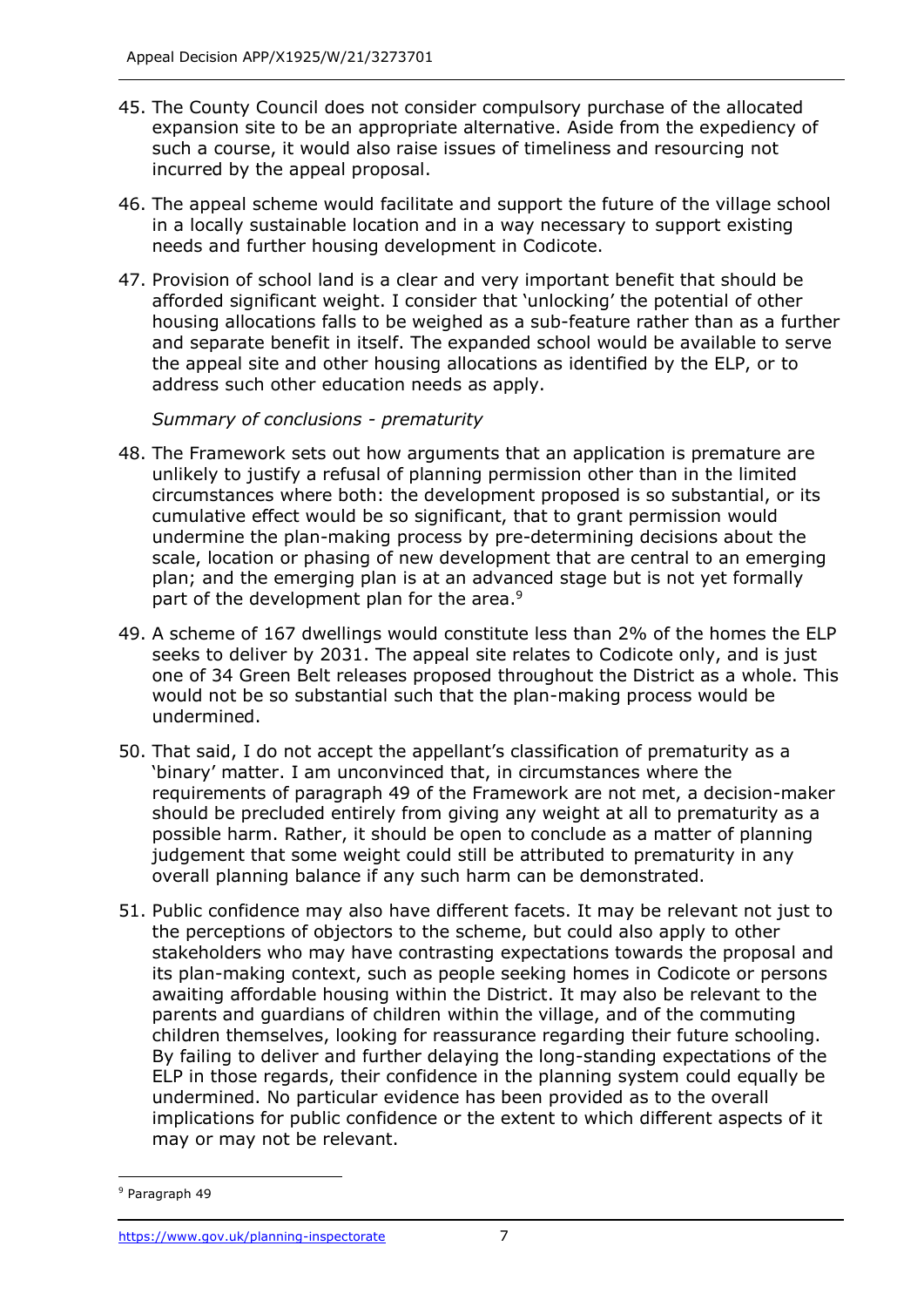- 52. I do not accept that a permission for the appeal scheme should pre-determine proposals for other Codicote housing allocations within the ELP. A permission for the appeal scheme would only 'unlock' the potential of the other draft allocations for Codicote insofar as their implementation may be currently precluded by available school capacity. Other relevant site-specific considerations would remain according to the particular merits of each case.
- 53. I also note that Counsel instructed by the authority in advance of its decision expressly advised the Council that there was no prohibition on the granting of planning permission for residential development in the Green Belt ahead of adoption of the ELP provided the Framework's test of very special circumstances is met. 10
- 54. Notwithstanding the Council's commitment to the ELP, should it not be adopted for whatever reason, the appeal scheme, in common with all other development proposals in the District, would still remain to be determined against the extant statutory Local Plan.
- 55. There is an immediate imperative for people to be housed in Codicote. There is an immediate imperative for resident children to be educated in Codicote. No alternative solution to the ELP was before the Inquiry to meet these urgent and outstanding needs.
- 56. In terms of the merits of the proposal and its relationship to the ELP, I have no reasonable basis to conclude that determination of this application would be premature or otherwise inapt or that any harm would arise in that regard.

# *Other matters*

# *Other non-Green Belt implications for character and appearance*

- 57. More generally, the scheme would involve loss of countryside, albeit of mixed character, and its replacement with built form. Notwithstanding the quality of the landscaping and other mitigation proposed, housing would remain visible and harm would be incurred by virtue of that loss of existing character and appearance contrary to the aspirations of the Framework. This requires planning policies and decisions to contribute to and enhance the natural and local environment by recognising the intrinsic character and beauty of the countryside, and the wider benefits from natural capital.
- 58. There would be moderate harm in the early years due to the lack of established landscaping, but this would reduce over time through the mitigation proposed. In overall terms, I assess this harm to be in the range of limited-moderate.
- 59. The scheme would thereby incur a degree of conflict with Policy 57 of the Local Plan which, amongst other things, expects all proposals for residential development to retain existing landscape features where possible. Even so, this policy sets out a range of relatively detailed guidelines for new residential development and falls to be read in conjunction with other, more strategic development plan policies, including Policy 2 and its provision for very special circumstances.
- 60. Whilst Policy SP5 of the ELP also seeks to seek to recognise the intrinsic value of the countryside, it is significant that the same emerging plan proposes to

<sup>10</sup> Advice from Suzanne Ornsby QC dated 29 October 2020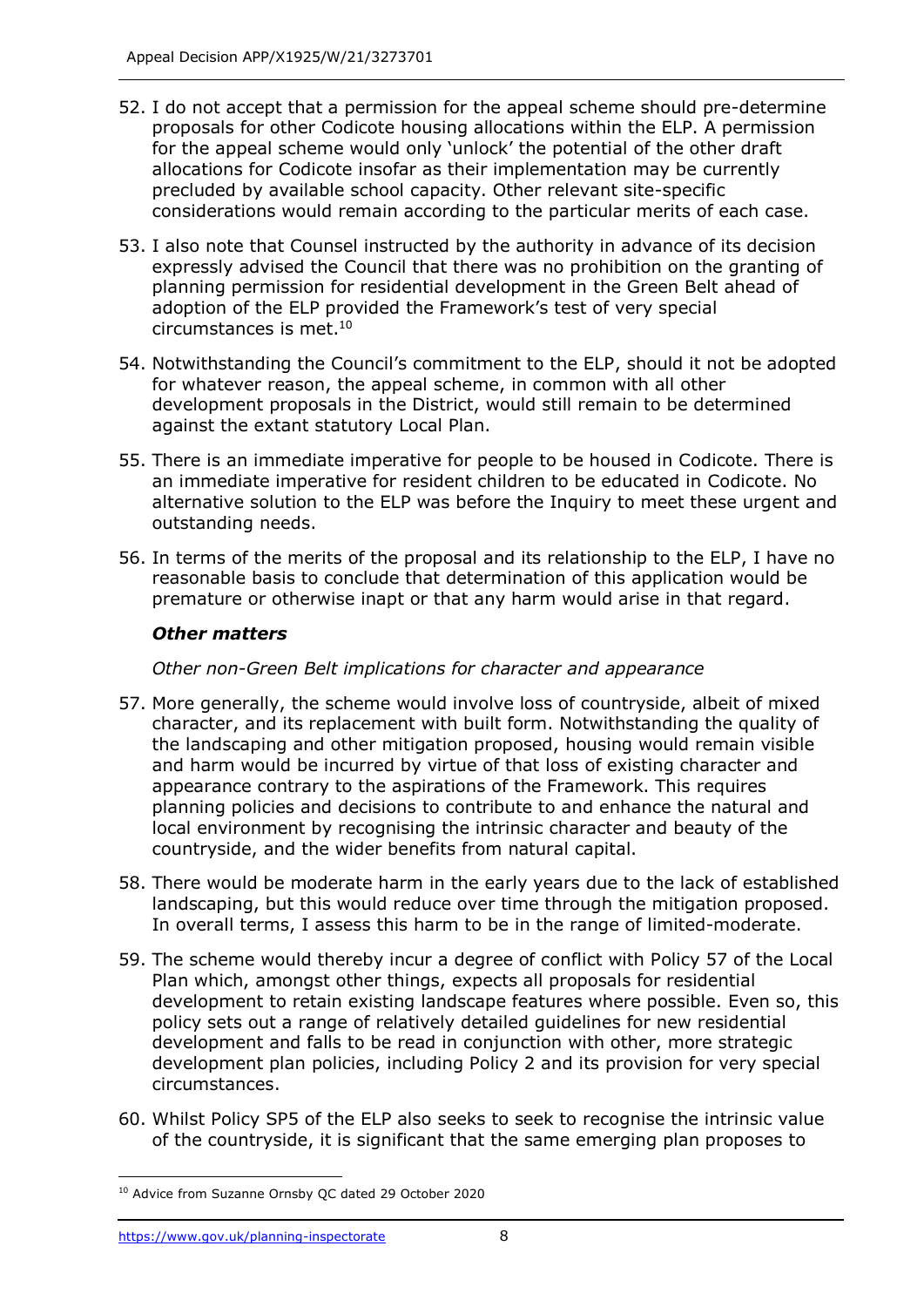remove the appeal site from its current Green Belt designation and allocates the site for built development.

*Heritage*

- 61. The appellant's Built Heritage Statement identified implications for particular heritage assets as a consequence of changes to their settings. These concerned three related Grade II listed buildings: Codicote Farmhouse; barn and shed 20 metres north of Codicote Bottom Farm; and barn 50 metres north-west of Codicote Farmhouse. The setting of Ayot House, a Registered Park and Garden (the RPAG), was also identified as being affected.
- 62. The three listed buildings form a group at Codicote Bottom Farm and are located some 380 metres to the west of the appeal site towards the lower levels of the Mimram valley. The farmhouse and separately listed structures derive special interest from the age, traditional materials and detailing of their historic fabric as purpose-built agricultural structures, and from their configuration and relationship as surviving elements of an historic farmstead.
- 63. The setting of each of the listed buildings is particularly shaped by their relative proximity and common heritage and this contributes to their significance as an historic group. This collective interest is best understood and appreciated looking westwards away from the appeal site.
- 64. The sympathetic character of the surrounding fields and farmland forms part of the assets' wider settings and thereby also contributes positively to their particular historic interest. This includes general views from the assets towards the western/south-western boundaries of the appeal site. Even so, the appeal site offers no specific or individual contribution in its own right as part of that wider landscape, and the immediate surroundings of the group, and which make the most positive contribution to setting as part of their significance, would remain unaltered.
- 65. New landscaping and areas of open space are proposed around the western/south-western areas of the appeal site, with proposed dwellings set back from the boundary and at a relatively lower housing density. There would be some distant views of built form within the wider settings of the listed buildings, but that exposure would be mitigated to some degree over time as the proposed landscaping matures. $11$
- 66. The introduction of new development within the wider rural settings of the listed buildings at Codicote Bottom Farm would therefore result in limited and less than substantial harm relative to their significance.
- 67. The significance of Ayot House is as an eighteenth century landscape park and country residence.
- 68. The proposed scheme would be partially visible within long distance views outwards from the asset's drive and across the valley towards the western/south-western fields of the appeal site. Those views similarly make a minor positive contribution to the setting and significance of the RPAG as part of the wider rural landscape. The appeal site again makes no specific contribution to the significance of the RPAG in its own right, and the asset's

 $11$  This is particularly evidenced by Photomontage Viewpoint 2 contained within the Landscape and Visual Impact Assessment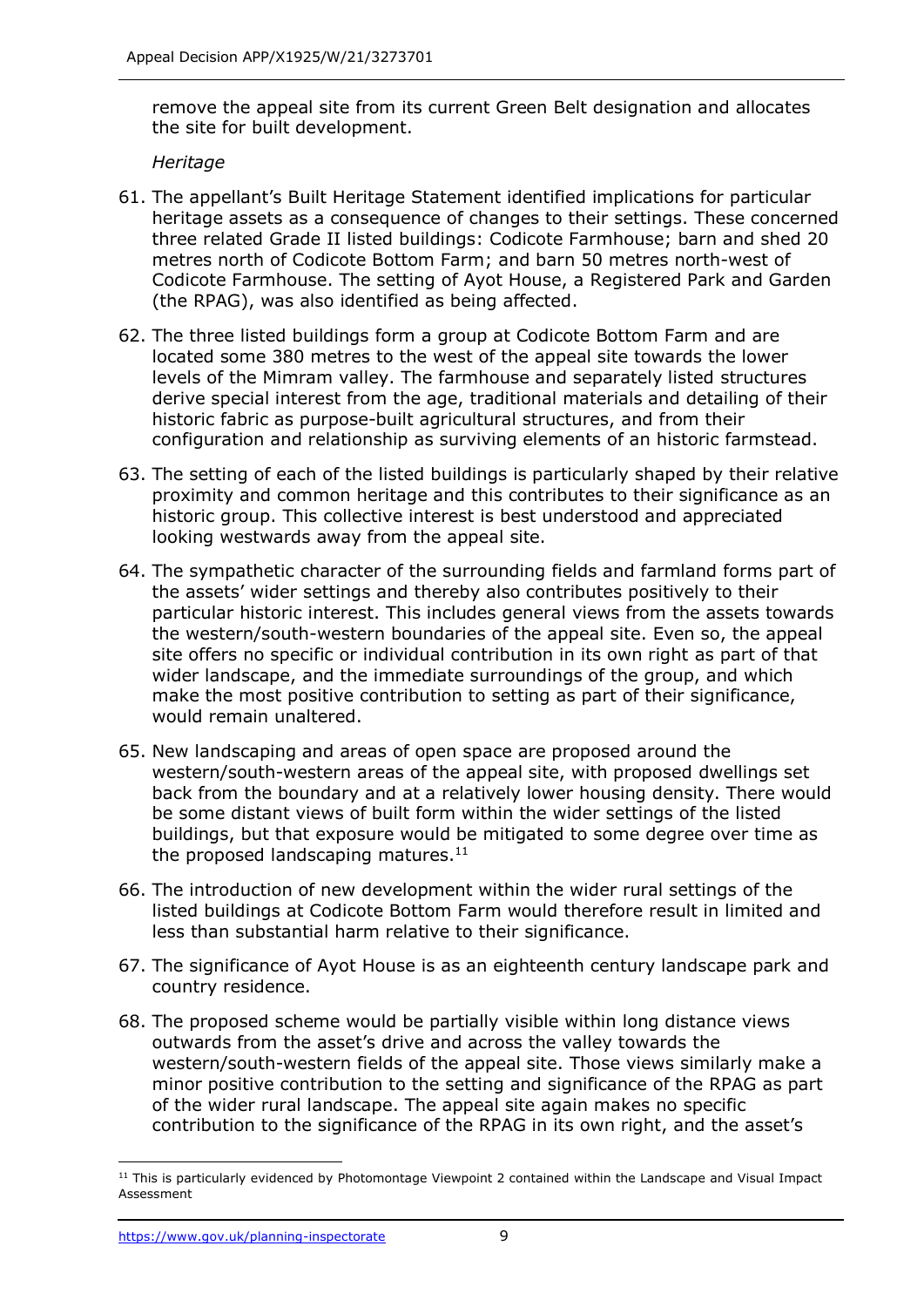wider setting and overall significance would be unaffected. The degree of harm would be limited and less than substantial relative to its significance.

- 69. Elsewhere, an icehouse exists as a non-designated heritage asset in proximity to the listed Codicote Lodge to the north of Heath Lane. The icehouse is set well back from Heath Lane and is separated by a substantial boundary wall and related planting. The icehouse derives significance from its association to Codicote Lodge and its relatively self-contained grounds rather than from any particular wider physical or functional relationship to the appeal site to the south of Heath Lane. I do not consider the scheme would have any implications for its setting or otherwise affect its significance.
- 70. Similarly, given their location and physical relationship to the appeal scheme, I do not consider the proposal would have any implications for the settings of other listed assets, including Codicote Lodge itself, Rose Cottage and Bentleys. The same applies to the adjacent Codicote Conservation Area. There would be minor visual changes from the appeal scheme in the outward view from the Conservation Area along Heath Lane. The existing and largely planted character of Heath Lane would remain, and the scheme would not unduly affect the Conservation Area's setting with implications for its significance as an important historic village.
- 71. I therefore conclude that the proposal would be harmful to the setting of the Registered Park and Gardens at Ayot House, and would thereby be contrary to Policy 19 of the Local Plan. This seeks to refuse development proposals which destroy or result in any loss in the value of Historic Parks and Gardens.
- 72. More widely in relation to the limited harm arising to both Ayot House and the listed assets at Codicote Bottom Farm, the scheme would conflict with Policy HE1 of the ELP. Amongst other things, this seeks to conserve and preserve the significance of designated heritage assets.

## *Ecology*

- 73. The proposal is accompanied by an Ecological Assessment (the Assessment) updated in June 2021. Although the evidence is of a site of overall limited ecological significance, adoption of a suitable Landscape and Ecological Management Plan (the Plan), in line with the Assessment's recommendations, is proposed to ensure the biodiversity value of existing habitats is both retained and enhanced.
- 74. Indicative proposals identify how harm to biodiversity can be mitigated, and a financial contribution has been agreed with the Council to facilitate other off-site enhancements. The Plan would include details of how a measurable level of biodiversity gain should be achieved. This requirement would be set out in a planning condition relating to the Plan should the appeal be allowed, and the financial contribution is accommodated within the planning agreement.
- 75. Whilst the accompanying biodiversity metric pre-dates the most recent national technical guidance, it has been prepared over significant time and been reviewed and approved by Hertfordshire Ecology.
- 76. Policy NEx of the ELP states that planning permission will only be granted for development proposals that appropriately protect, enhance and manage biodiversity in accordance with various criteria. All development should, amongst other things, deliver measurable net gains for biodiversity and/or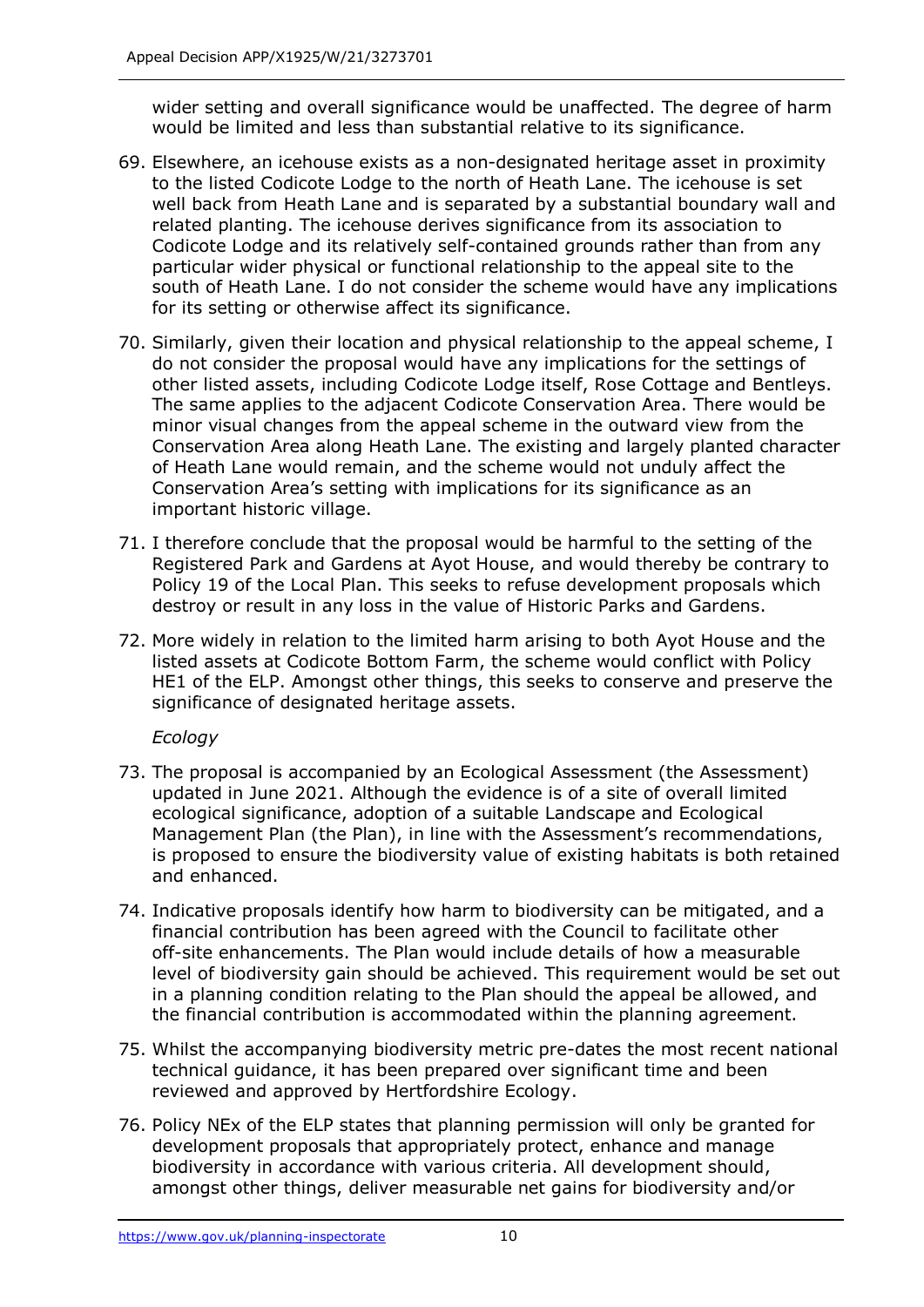restore degraded or isolated habitats where possible. Amongst other requirements, applicants should have regard to a need to integrate appropriate buffers of complimentary habitat into ecological mitigation and design. The appropriateness of any buffers will be considered having regard to the status of the relevant habitat. Policy NEx specifies 12 metres of complimentary habitat to be provided around wildlife sites, trees and hedgerows.

- 77. The scheme would not provide 12 metres of complimentary planting throughout the site. The site contains relatively few trees and the evidence is of hedgerows in relatively poor condition and having suffered from historic mismanagement and grazing pressure. In a no development scenario, such grazing pressure would be likely to continue and to the further detriment of existing vegetation.
- 78. The scheme offers an opportunity to restore features and instigate appropriate management such that overall ecological value can be sustained and developed in the long-term. The proposal includes a commitment to protect, restore and/or enhance hedgerows. In that context, I do not find the absence of a uniformly defined buffer to be a significant shortcoming and do not consider Policy NEx would be compromised in overall terms.
- 79. The scheme makes a reasonable contribution to ecology and biodiversity gain broadly consistent with the Framework. This encourages opportunities to improve biodiversity in and around developments and integrated as part of their design, especially where this can secure measurable net gains for biodiversity or enhance public access to nature where this is appropriate.
- 80. I therefore conclude that the proposal would not be harmful to local ecology or biodiversity and would not thereby conflict with Policy 14 of the Local Plan. Amongst other things, this expects development proposals to take account of, and where possible, to show improvements to the nature conservation value of the site and its surroundings. In addition, the Local Plan may require the preparation and implementation of a management scheme to maintain or enhance the site's nature conservation value.
- 81. The proposal would preserve diversity and deliver net gains to which I attach limited weight as a benefit.

## *Highways*

- 82. No objection is raised by the local highway authority, and a number of particular technical details, including arrangements for site access and sightlines and associated implications for highway safety, would be the subject of planning conditions should the appeal be allowed.
- 83. Whilst there would be an increase in local traffic generation, I have no unrebutted evidence of particular significant harm in relation to highway matters or of matters which cannot be addressed either by planning conditions as proposed by the parties or by the more general mitigation set out in the planning agreement. Further, the Framework requires that development should only be prevented or refused on highways grounds if there would be an unacceptable impact on highway safety, or if the residual cumulative impacts on the road network would be severe.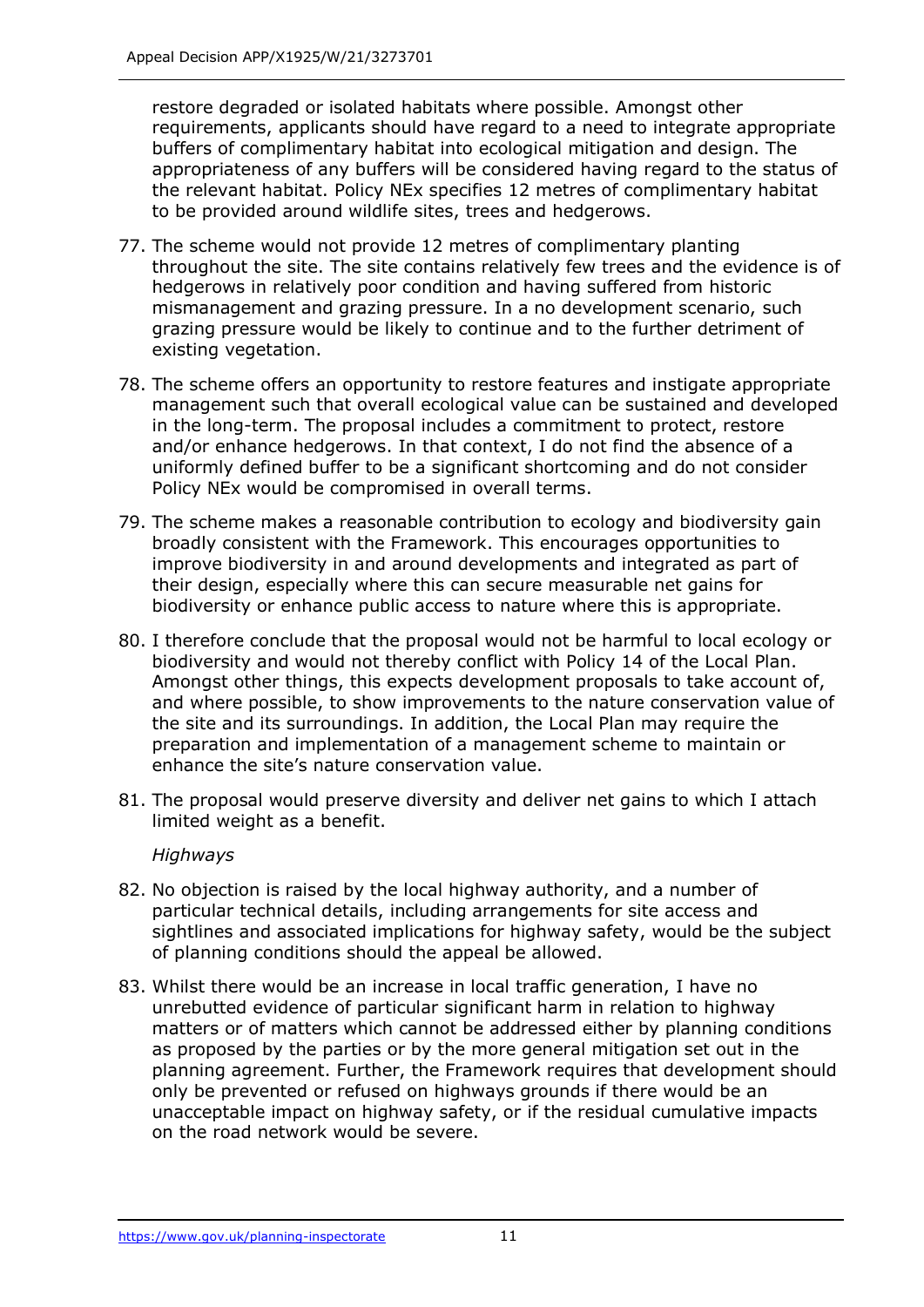#### *Other concerns and harms*

- 84. A number of other lesser scale harms would arise from the scheme, including loss of agricultural land and, notwithstanding the best efforts of mitigation, implications for local living conditions during the construction period and for air quality in conjunction with traffic generation. These are matters to which, in sum, I attach limited weight.
- 85. I am satisfied that any other relevant adverse impacts arising could be addressed either through the mitigation proposed in the planning agreement, or through appropriate planning conditions should the appeal be allowed.
- 86. The physical relationship of the scheme to Codicote Lodge, and particularly in terms of respective boundaries and relative locations, would be such that there should be no adverse implications for the living conditions of its residents once the scheme is completed.

#### *Planning agreement*

- 87. The agreement makes various commitments to mitigation, additional to arrangements for affordable housing and for the school land transfer. These include transport contributions to a bus link, a car club, to sustainable movement and to a travel plan. Social contributions would be made to education, libraries, health, sport, open space and to youth facilities. Environmental contributions are proposed for ecology, waste regulation and fire safety.
- 88. The mitigations are consistent with Policy 51 of the Local Plan, with Policy SP7 of the ELP, and with relevant aspects of the Council's planning obligations supplementary planning quidance $12$ . These seek to ensure necessary contributions towards the provision and maintenance of facilities or in respect of other implications arising directly as a result of a development.
- 89. I am satisfied with the form and content of the undertaking as a deed. I find the undertaking to be compliant with Regulation 122 of the Community Infrastructure Levy Regulations 2010 (as amended) and to be generally fit-for-purpose. Accordingly, I take into account the commitments and accompanying terms as considerations of my decision.

## *Other considerations of the ELP*

- 90. Whilst the proposal provides for 167 dwellings which is more than the 140 homes identified in the CD5 allocation, Policy HS1 makes clear that the number of units is intended as indicative and that the capacity of each allocation will be shaped by a design-led approach to development.<sup>13</sup> The project history and evolution of the appeal scheme reflect such an approach.
- 91. Policy CD5 identifies a range of other development criteria for the appeal site, including assessment of transport, contamination, drainage, biodiversity, public rights of way, landscape, and its physical relationship to the Heath Lane frontage. It also identifies lower density of development to the southern edge of the development to respect local character. I find no overall conflict in these regards.

<sup>&</sup>lt;sup>12</sup> Planning Obligations Supplementary Planning Document Final Version November 2006

<sup>&</sup>lt;sup>13</sup> Paragraph 8.3 accompanying Policy HS1 refers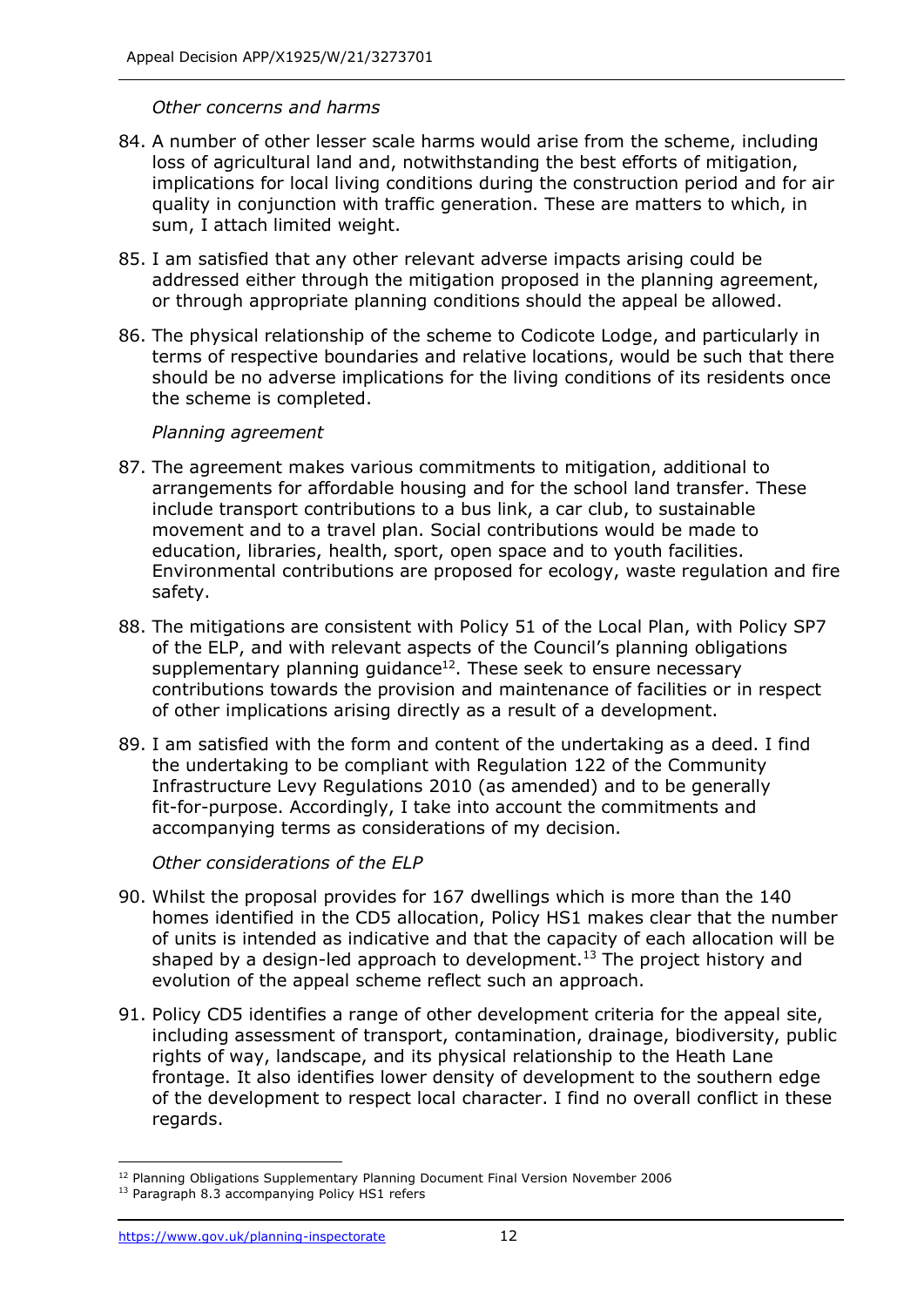92. The scheme also accords with other more general ELP requirements. The Council accepts that the proposal would comply with the ELP as a whole if adopted, and I agree.

# *Other benefits*

- 93. Aside from provision of market and affordable housing, and facilitating development of the school and its associated contribution to unlocking the development prospects of other housing allocations, and securing net biodiversity gain, the scheme would yield a number of other benefits.
- 94. The economic benefits of development would include investment in construction and related employment for its duration. There would also be an increase in subsequent local household expenditure and demand for services. This would be appreciable given the scale of development, its physical proximity to services within the High Street, and the relatively self-contained nature of the village.
- 95. I disregard any suggestion of financial contributions to the local authority through Council tax receipts, New Homes Bonus payments or similar as a possible benefit of the scheme. The Guidance states that whether or not a local finance consideration is material to a particular decision will depend on whether it could help to make the development acceptable in planning terms.<sup>14</sup> Further, it advises that it would not be appropriate to make a decision based on the potential for a development to raise money for a local authority or other government body.
- 96. The appeal site is currently private land crossed and enclosed by public footways. The scheme would generally ensure the site becomes more publicly accessible. It would include significant provision of open space generally available to the local community and upgrading of footways.
- 97. I attach significant collective weight to these other benefits.

# *Other planning decisions and judgements*

98. Various references have been made in evidence and submissions, and all of which have been considered. Each turns on its own facts and, whilst generally relevant to varying degrees, none dissuade me from the assessments and conclusions set out above based upon the particular circumstances of this appeal. These have also been considered in relation to aspects of the planning balances which follow.

# **Planning balances**

## *Heritage*

99. The Framework advises that heritage assets are an irreplaceable resource, and requires them to be conserved in a manner appropriate to their significance. When considering the impact of a proposed development on the significance of a designated heritage asset, it requires great weight to be given to an asset's conservation, and irrespective of the scale of harm. It further requires that any harm to, or loss of, the significance of a designated heritage asset should require clear and convincing justification. Where a development proposal would lead to less than substantial harm to the significance of a designated heritage

<sup>14</sup> Paragraph: 011 Reference ID: 21b-011-20140612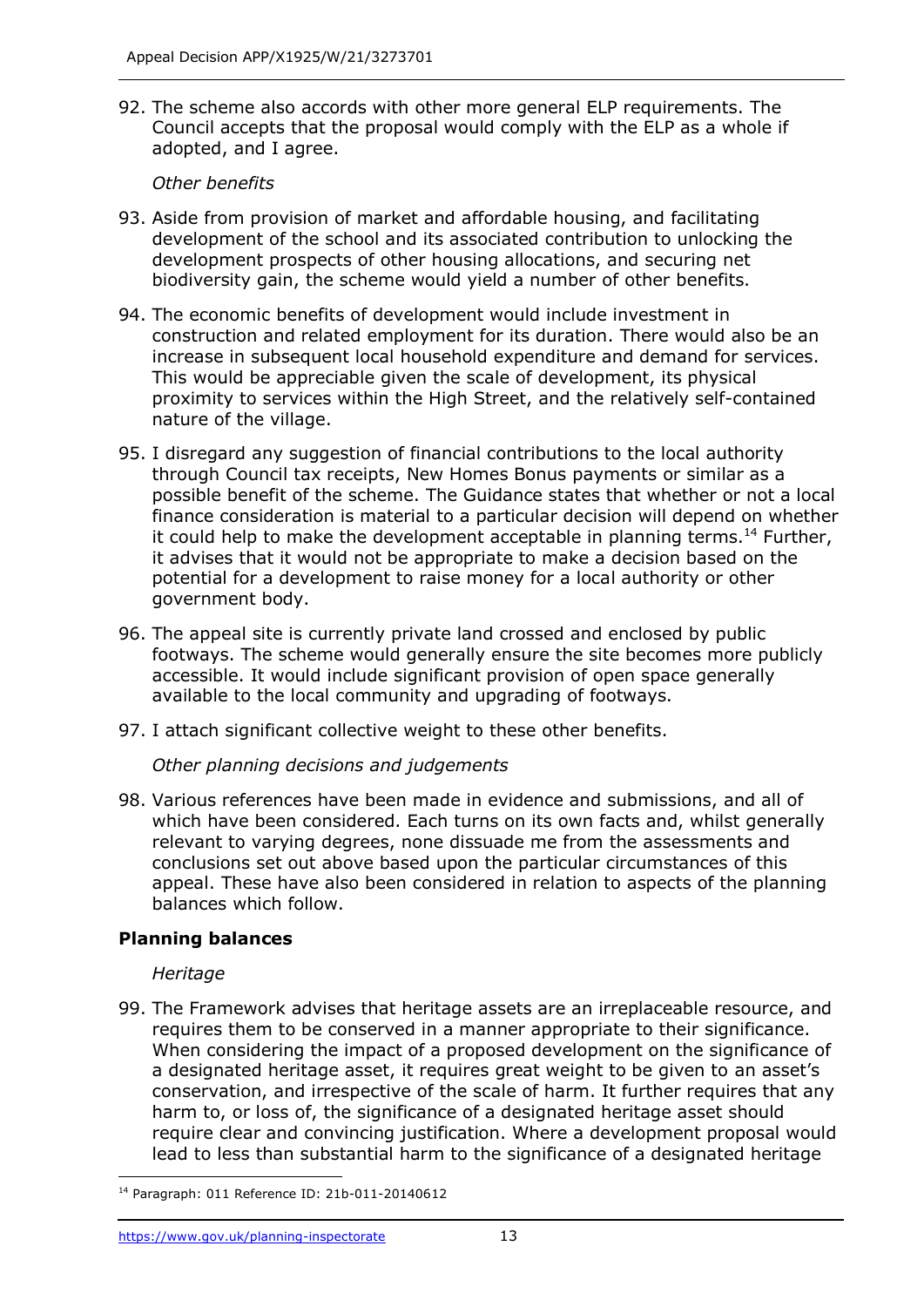asset, as in this case, such harm should be weighed against the public benefits of the proposal.

- 100. The extensive public benefits arising from the scheme as described would out-weigh the collective harm arising for the heritage significance of Codicote Farmhouse and its associated barns and shed, and in relation to Ayot House.
- 101. Accordingly, the Framework does not provide a clear reason for refusing the development proposed in this specific regard.

*Very special circumstances*

- 102. The Framework makes clear that, when considering any planning application, local planning authorities should ensure that substantial weight is given to any harm to the Green Belt. Very special circumstances will not exist unless the potential harm to the Green Belt by reason of inappropriateness, and any other harm resulting from the proposal, is clearly outweighed by other considerations.<sup>15</sup>
- 103. In addressing this subject, the Courts have made clear that a particular mathematical exercise is not required. Rather, a single exercise of judgement is necessary to assess whether there are very special circumstances which justify the grant of permission notwithstanding the particular importance of the Green Belt and the seriousness of any harm to it.<sup>16</sup>
- 104. As inappropriate development the appeal scheme would constitute definitional harm. Built development of the scale and form proposed would incur moderate-significant harm to the openness of the Green Belt, and moderate harm through encroachment. There would also be a range of other, more limited non-Green Belt harms as identified, including limited-moderate harm to the landscape, and to heritage assets.
- 105. Against that, the circumstances of this application are quite extreme. The context is of a critically inadequate and deteriorating 5YLHS set against pressing housing needs, no recent local provision of affordable housing, and a local school unable to meet the needs of the village and with subsequent implications for local children, for Codicote's social cohesion, and for its future as a sustainable settlement supporting itself and minimising the need to travel. Such circumstances are acute and highly compelling. The proposal would make a very significant contribution in all those regards and would be accompanied by high quality mitigation to help offset and minimise the visual implications of additional built form.
- 106. I attach very substantial weight to the critically needed housing benefits of the scheme, significant weight to addressing the urgency for school expansion and further weights to the range of other lesser scale benefits as identified. In that context, and irrespective of the further support in favour of the proposal drawing from the advanced status of ELP itself and from the Council's affirmation of it, I find potential harm to the Green Belt by reason of inappropriateness, and any other harm resulting from the proposal, to be

<sup>&</sup>lt;sup>15</sup> These current iterations of the Framework and Guidance also post-date the Minister for State for Housing and Planning's Written Statement made on 17 December 2015 as referenced in evidence by the Council <sup>16</sup> Sefton Metropolitan Borough Council v Secretary of State for Housing, Communities, and Local Government v Jerry Doherty 7 May 2021 Case No: CO/2050/2020 Co/2051/2020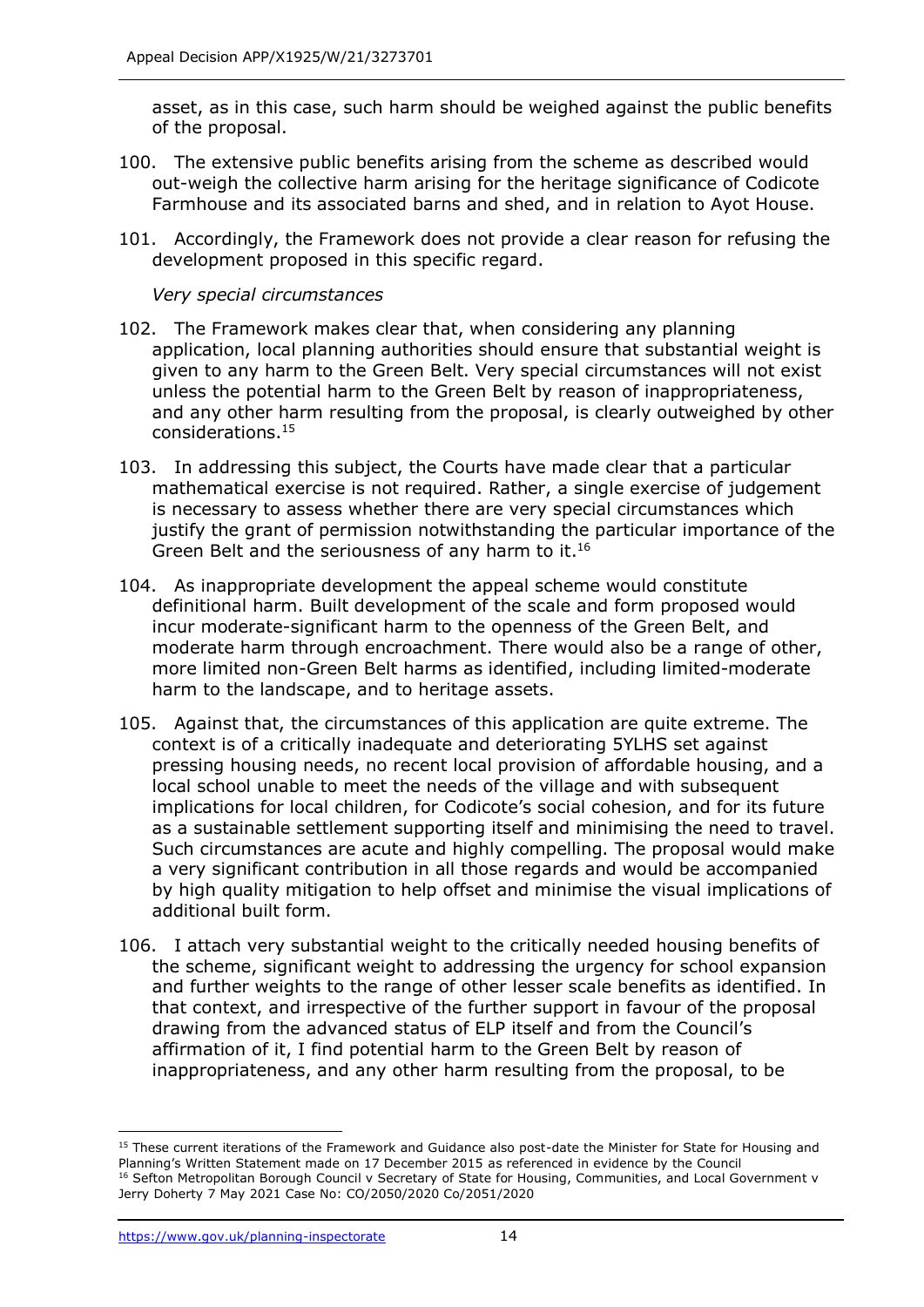clearly outweighed by these particular other considerations. Very special circumstances therefore exist to justify the proposal.

107. Accordingly, such very special circumstances mean the proposal would not conflict with Policy 2 of the Local Plan. Further, given the existence of very special circumstances, it follows that the application of the Framework's Green Belt policies does not provide a clear reason for refusing planning permission.<sup>17</sup>

# **Overall assessment**

## *i) The development plan as a whole*

- 108. I consider the development plan policies which are most important are those referred to and variously applied in my assessment of the main issues and other considerations.<sup>18</sup>
- 109. I have identified some limited conflict with Policies 19 and 57, compliance with Policy 2, some commonality with Policy 26, and found no significant discord with other saved provisions. Given the particular significance of Policy 2 to this proposal, and the limited scale of conflict with Policies 19 and 57, I conclude the scheme would accord with the development plan as a whole.<sup>19</sup>

# *ii) Other material considerations*

- 110. As the Council is unable to demonstrate a 5YHLS, the tilted balance of paragraph 11d) is engaged.<sup>20</sup>
- 111. The collective benefits of the development as described would be extensive. As such, any possible adverse impacts of granting planning permission would not significantly and demonstrably outweigh the benefits, when assessed against the policies in the Framework taken as a whole. The scheme therefore benefits from the presumption in favour of sustainable development and which is a further material consideration.

## *iii) Final planning balance*

112. The proposal would accord with the development plan as a whole and other material considerations do not indicate a decision other than on those terms. Accordingly, planning permission should be granted, subject to conditions.

## **Conditions**

- 113. I have considered as a starting point the suggested list of conditions put forward and agreed by both main parties. I have had regard to the advice set out in the Guidance and in the Framework, and have reviewed and adjusted detailed recommendations in terms of the necessity for, and reasonableness of, individual conditions and other aspects thereof, and to ensure clear and enforceable wording and general consistency.
- 114. For reasons of certainty, a condition is imposed to ensure the development is undertaken in accordance with the relevant drawings.

<sup>&</sup>lt;sup>17</sup> See Footnote 7

<sup>&</sup>lt;sup>18</sup> The main parties agree that the most important policies of the development plan are Policy 2, Policy 51 and Policy 57. The Council considers that Policy 26 is also one of the most important policies

<sup>&</sup>lt;sup>19</sup> There was also no dispute at the Inquiry that, if very special circumstances do apply, there would be broad compliance with the existing development plan

<sup>&</sup>lt;sup>20</sup> By virtue of Footnote 8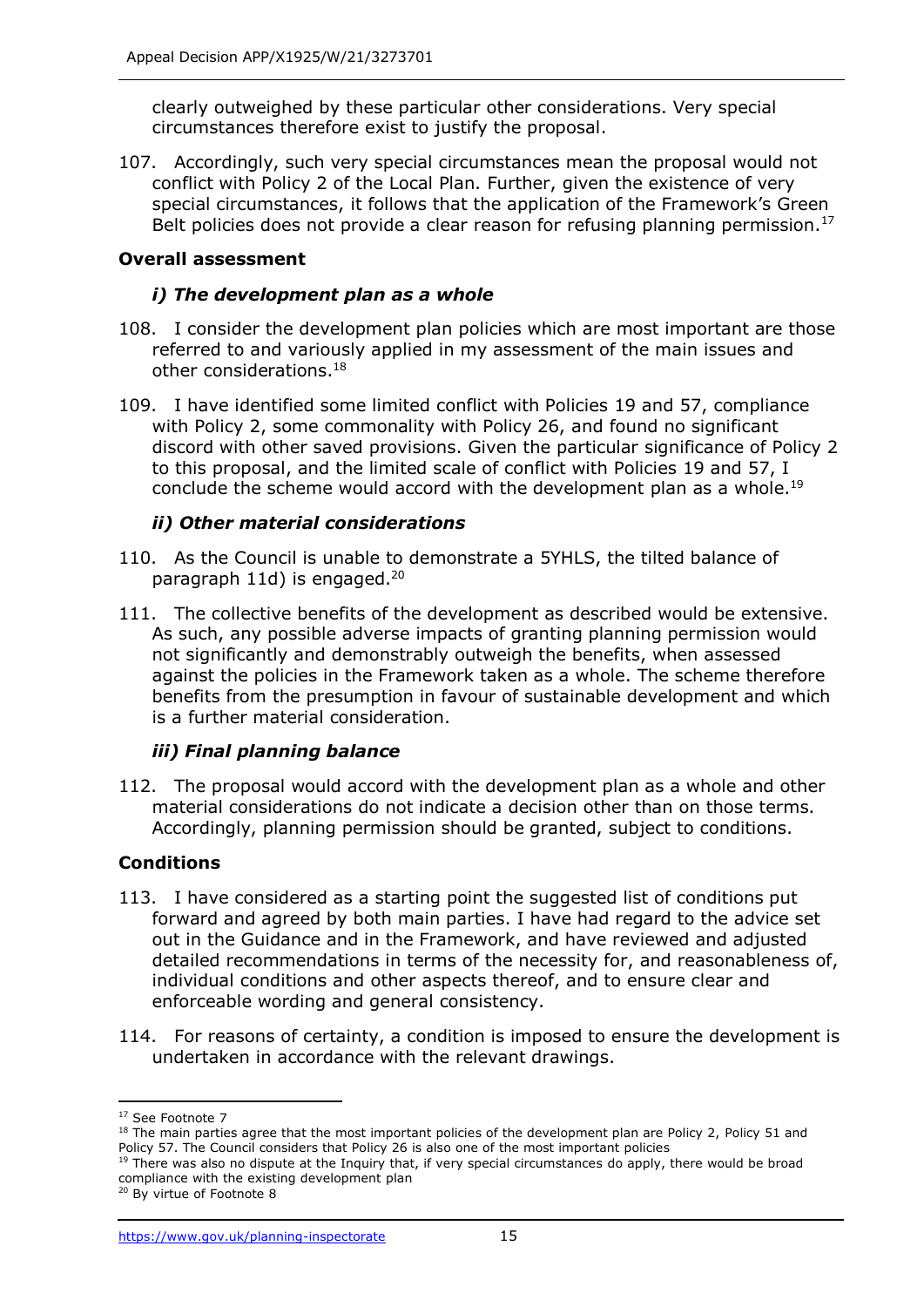- 115. To safeguard the character and appearance of the appeal site and its surroundings, conditions require details to be submitted of external materials, and of landscaping, and inclusive of proposed footpath treatments. Details are also required of tree and hedge retention and protection, of a Landscape and Ecological Management Plan, and of lighting. Full external details are also required of the proposed pumping station facilities and associated works.
- 116. To ensure a satisfactory living environment for both occupiers and neighbours, conditions require details to be approved of proposed drainage, and investigation and remediation of any possible site contamination. Details are also required of refuse arrangements.
- 117. To safeguard living conditions for future occupiers, a condition is necessary to ensure appropriate noise insulation of the dwellings.
- 118. To protect the living environment of neighbours during construction, it is necessary for the works to be undertaken in accordance with a Construction Method and Traffic Management Statement, and including arrangements for working hours and waste management.
- 119. To ensure the free and safe movement of vehicles and pedestrians at and in the vicinity of the site, various technical details are required to be followed regarding arrangements for ensuring safe access, and for treatment of Footpaths 14 and 15. Similarly, conditions make provision for retention of garage parking, and for cycle storage. The future status of the estate roads and their detailed design relative to use by refuse vehicles and other associated matters also require further attention.
- 120. To further contribute to a sustainable development, conditions require submission of a revised Energy and Sustainability Statement and of arrangements for electric vehicle charging.
- 121. To safeguard any hitherto unrevealed heritage interest within the site, a scheme of archaeological investigation is necessary.
- 122. Matters relating to contamination, drainage, archaeology, tree and hedgerow retention and protection, the Construction Method and Traffic Management Statement, and the design of the access for construction traffic, are all to be addressed before development commences. This is necessary given the importance of those matters and the implications which could otherwise arise should works proceed in the absence of their resolution.

## **Conclusion**

123. For the above reasons, I conclude the appeal should be allowed subject to the conditions identified.

*Peter Rose* INSPECTOR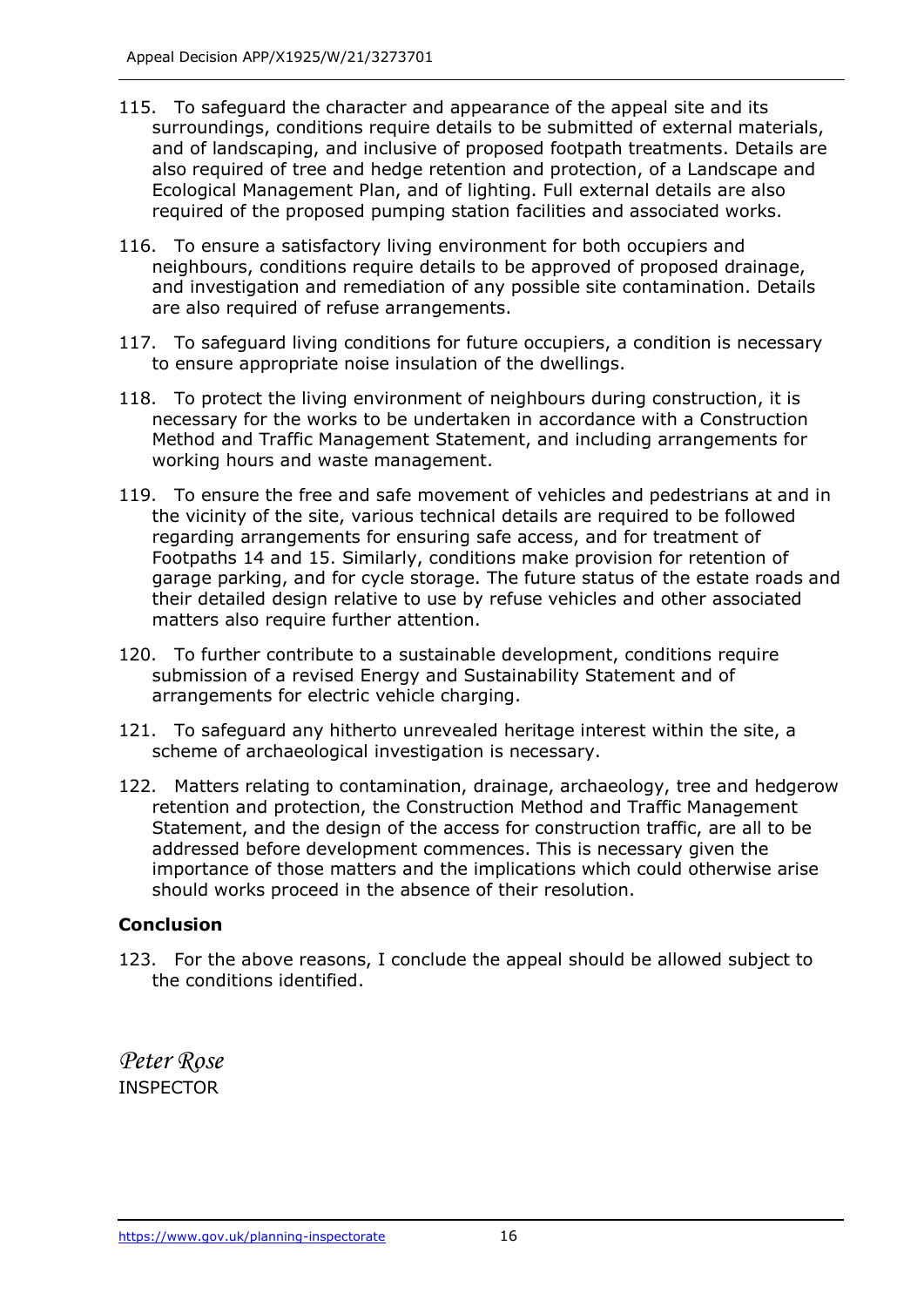## **SCHEDULE OF CONDITIONS**

#### **Time limit**

1. The development hereby permitted shall begin not later than 3 (three) years from the date of this decision.

#### **Details and drawings**

2. The development hereby permitted shall be carried out in accordance with the following approved plans:

> Site Location Plan S201 Existing Site Survey S202 Site Layout Masterplan P201 Rev L Site Layout (North site, Heath Lane) - Roof Plan P203 Rev C Site Layout (South site, St Albans Road) - Roof Plan P202 Rev C Coloured Site Masterplan C201 Rev L Proposed Street Elevations A-A & B-B P210 Rev B Proposed Street Elevations C-C & D-D P211 Rev A Proposed Street Elevations E-E & G-G P212 Rev A Proposed Street Elevations H-H & K-K P213 Rev B Proposed Street Elevations L-L & P-P P214 Rev A Coloured Street Elevations A-A & B-B C210 Rev B Coloured Street Elevations C-C & D-D C211 Rev A Coloured Street Elevations E-E & G-G C212 Rev A Coloured Street Elevations H-H & K-K C213 Rev B Coloured Street Elevations L-L & P-P C214 Rev A Affordable 2 Bed Houses (Sheet 1 of 3) P220 Affordable 2 Bed Houses (Sheet 2 of 3) P221 Affordable 2 Bed Houses (Sheet 3 of 3) P222 Affordable 2 Bed W/C Houses (Sheet 1 of 3) P223 Affordable 2 Bed W/C Houses (Sheet 2 of 3) P224 Affordable 2 Bed W/C Houses (Sheet 3 of 3) P225 Affordable 3 Bed Houses (Sheet 1 of 6) P226 Affordable 3 Bed Houses (Sheet 2 of 6) P227 Affordable 3 Bed Houses (Sheet 3 of 6) P228 Affordable 3 Bed Houses (Sheet 4 of 6) P229 Affordable 3 Bed Houses (Sheet 5 of 6) P230 Affordable 3 Bed Houses (Sheet 6 of 6) P231 Affordable 4 Bed Houses (Sheet 1 of 2) P232 Affordable 4 Bed Houses (Sheet 2 of 2) P233 Private 2 Bed Houses - Type 2A P240 Rev A Private 3B Houses - Type 3A (Sheet 1 of 5) P241 Rev B Private 3B Houses - Type 3A (Sheet 3 of 5) P243 Rev B Private 3B Houses - Type 3A (Sheet 4 of 5) P244 Rev B Private 3B Houses - Type 3A (Sheet 5 of 5) P245 Rev B Private 3B Houses - Type 3B (Sheet 1 of 9) P246 Rev B Private 3B Houses - Type 3B (Sheet 2 of 9) P247 Rev A Private 3B Houses - Type 3B (Sheet 3 of 9) P248 Private 3B Houses - Type 3B (Sheet 4 of 9) P249 Private 3B Houses - Type 3B (Sheet 5 of 9) P250 Private 3B Houses - Type 3B (Sheet 6 of 9) P251 Rev B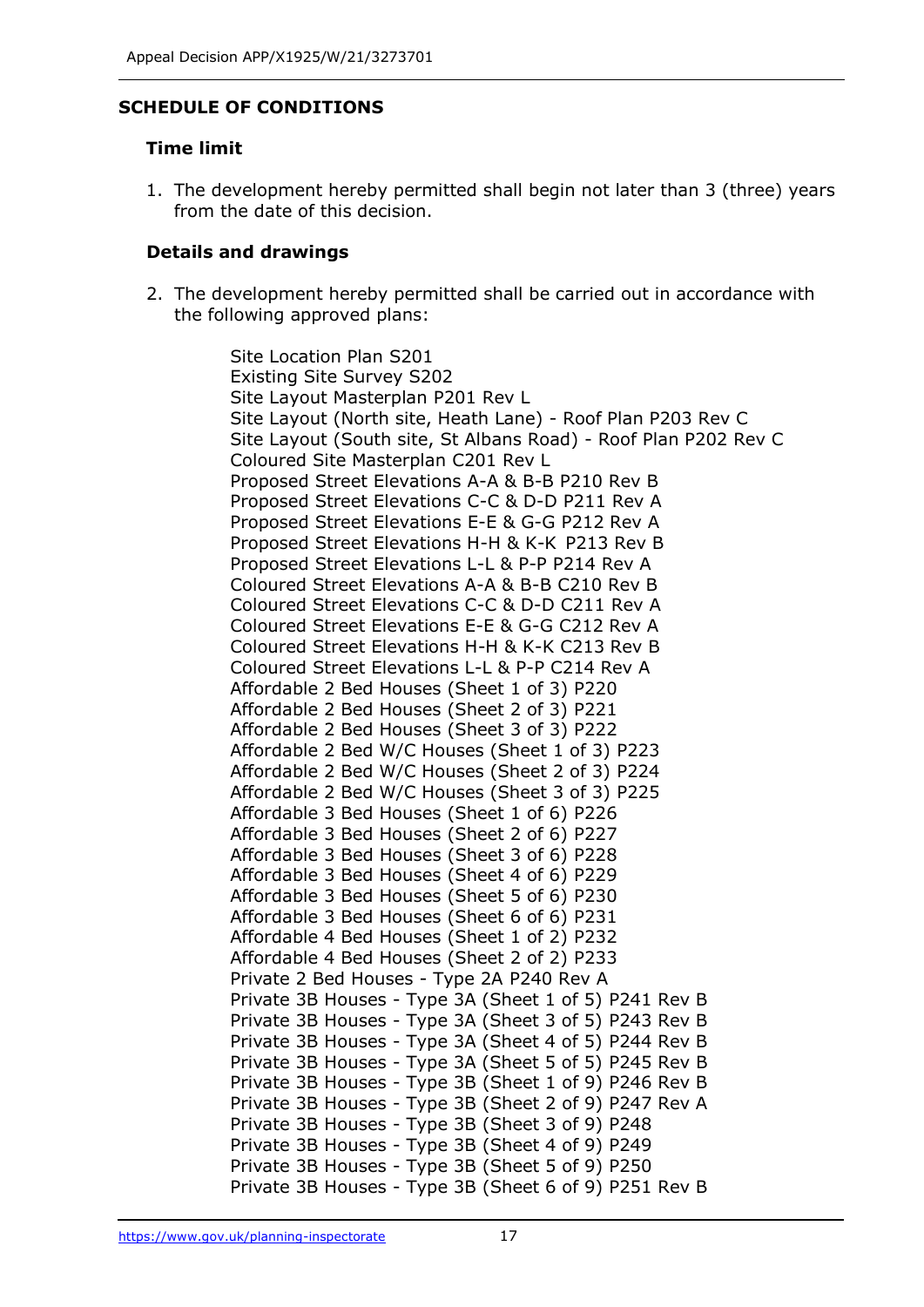Private 3B Houses - Type 3B (Sheet 7 of 9) P252 Rev B Private 3B Houses - Type 3B (Sheet 8 of 9) P253 Rev A Private 3B Houses - Type 3B (Sheet 9 of 9) P254 Private 3B Houses - 3A/3B Sales special P255 Rev B Private 3B Houses - Type 3D (Sheet 1 of 2) P258 Private 3B Houses - Type 3D (Sheet 2 of 2) P259 Private 4 Bed Houses - Type 4A (Sheet 1 of 5) P260 Rev B Private 4 Bed Houses - Type 4A (Sheet 2 of 5) P261 Rev A Private 4 Bed Houses - Type 4A (Sheet 3 of 5) P262 Rev A Private 4 Bed Houses - Type 4A (Sheet 4 of 5) P263 Private 4 Bed Houses - Type 4A (Sheet 5 of 5) P264 Rev A Private 4 Bed Houses - Type 4B (Sheet 1 of 4) P265 Private 4 Bed Houses - Type 4B (Sheet 2 of 4) P266 Private 4 Bed Houses - Type 4B (Sheet 3 of 4) P267 Private 4 Bed Houses - Type 4B (Sheet 4 of 4) P268 Private 4 Bed Houses - Type 4C (Sheet 1 of 3) P269 Private 4 Bed Houses - Type 4C (Sheet 2 of 3) P270 Private 4 Bed Houses - Type 4C (Sheet 3 of 3) P271 Private 4 Bed Houses - Type 5A (Sheet 1 of 2) P272 Private 4 Bed Houses - Type 5A (Sheet 2 of 2) P273 Private 2 Bed Houses - Type 2A (Sheet 2 of 3) P274 Private 2 Bed Houses - Type 2A (Sheet 3 of 3) P275 Private 3 Bed Houses - Type 3A (Sheet 1 of 4) P276 Private 3 Bed Houses - Type 3A (Sheet 2 of 4) P277 Private 3 Bed Houses - Type 3A (Sheet 3 of 4) P278 Private 3 Bed Houses - Type 3A (Sheet 4 of 4) P279 Apartments Plots 1-5 - Proposed Plans P280 Apartments Plots 1-5 - Proposed Elevations P281 Apartments Plots 18-27 - Proposed Ground Floor Plan P282 Apartments Plots 18-27 - Proposed First Floor/Roof Plan P283 Apartments Plots 18-27 - Proposed Elevations P284 Ancillary Buildings (Garages and sub-station) P290 Rev A Entrance Vignette 1471-0006 Rev G Landscape Masterplan 1471-0007 Rev I LEAP Landscape Plan 1471-0008 Rev C Tree Planting Strategy 1471-0009 Rev F Proposed Access Arrangement St Albans Road - 2015/2368/001 Rev H Proposed Access Arrangement Heath Lane - 2015/2368/003 Rev F PROW Footpath design 2015/2368/014 Rev E Swept Path Assessment Southern 2015/2368/016 Rev A Swept Path Assessment Southern 2015/2368/017 Rev A Swept Path Assessment Northern 2015/2368/018 Rev A Swept Path Assessment Northern 2015/2368/019 Rev A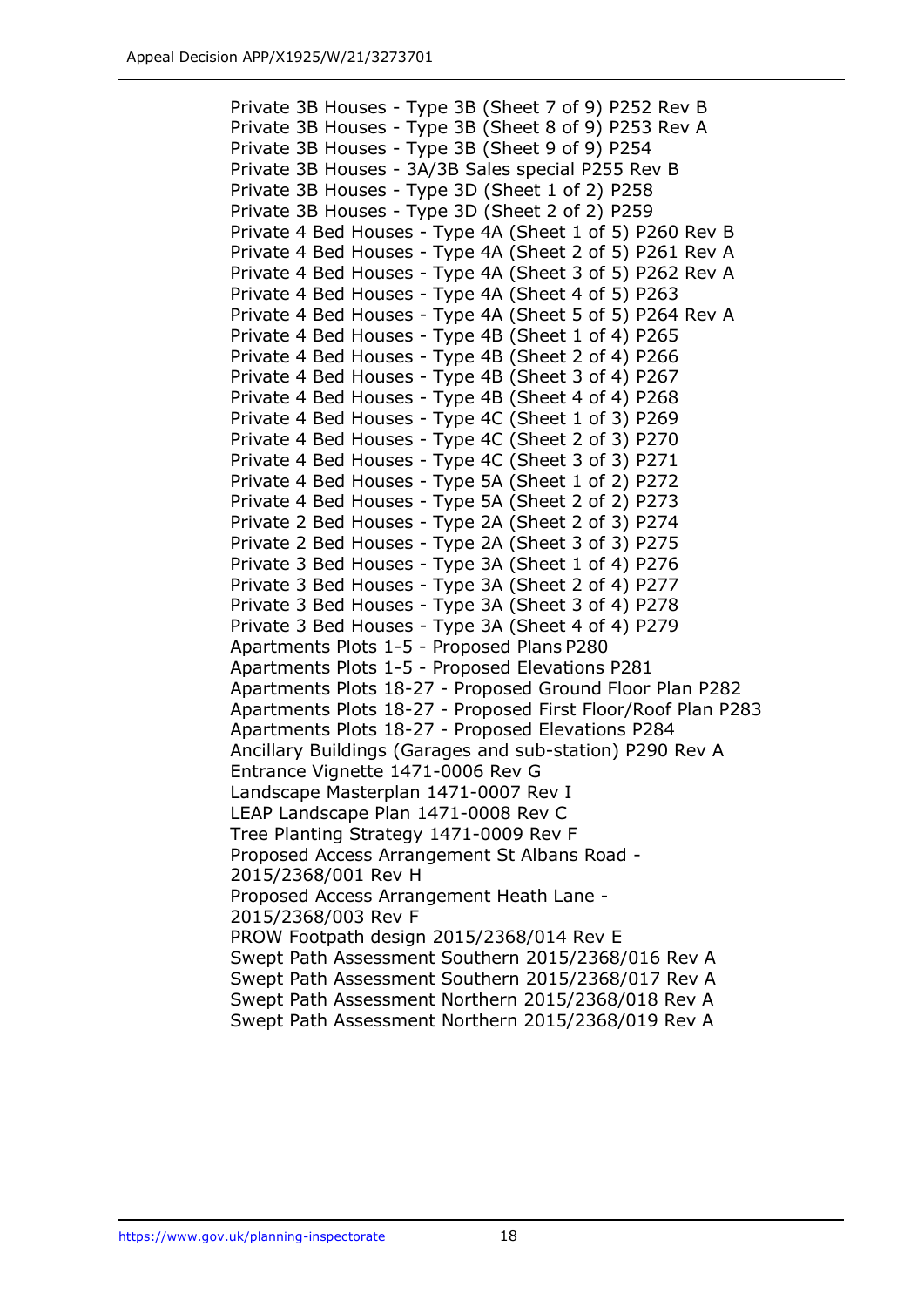# **Pre-commencement**

- 3. No development shall commence until a Construction Method and Traffic Management Statement has been submitted to and been approved in writing by the local planning authority. The Statement shall include the following details as a minimum:
	- a) a phasing plan for the works;
	- b) works access;
	- c) arrangements for cleaning of the site entrance and the adjacent public highway, and to include wheel washing facilities;
	- d) principal routes for construction traffic;
	- e) site compounds (including areas designated for car parking);
	- f) cable trenches;
	- g) foundation works;
	- h) sub-station/control buildings;
	- i) disposal of site waste materials;
	- j) arrangements to ensure the local community will be kept informed of matters of site progress as appropriate, and including confirmation of key contact details for site management during the course of the works.

During the demolition and construction period no activities shall take place on site outside the hours of 08:00-18:00 Monday to Friday; no activities shall take place outside the hours of 08:00-13:00 on Saturdays; and no work shall take place on Sundays or Bank Holidays.

The approved Statement shall be adhered to at all times throughout the demolition and construction period.

4. No development shall commence until full details and a programme for an investigation and risk assessment of the nature and extent of any contamination on the site have been submitted to and been approved in writing by the local planning authority.

Arising from the investigation and risk assessment, a fully detailed remediation scheme to bring the site to a condition suitable for the proposed development by addressing any unacceptable risks shall be submitted to and be approved in writing by the local planning authority prior to the commencement of any development.

The scheme shall include all works to be undertaken and a programme for implementation of the proposed details.

The scheme shall also set out monitoring and maintenance arrangements to include, where appropriate, observing the long-term effectiveness of all proposed contamination remediation over an agreed period.

The remediation scheme shall be carried out in accordance with its approved details and the agreed programme.

In the event that contamination is found at any time when subsequently carrying out the development that was not identified by the previous investigation and risk assessment, that finding shall be reported in writing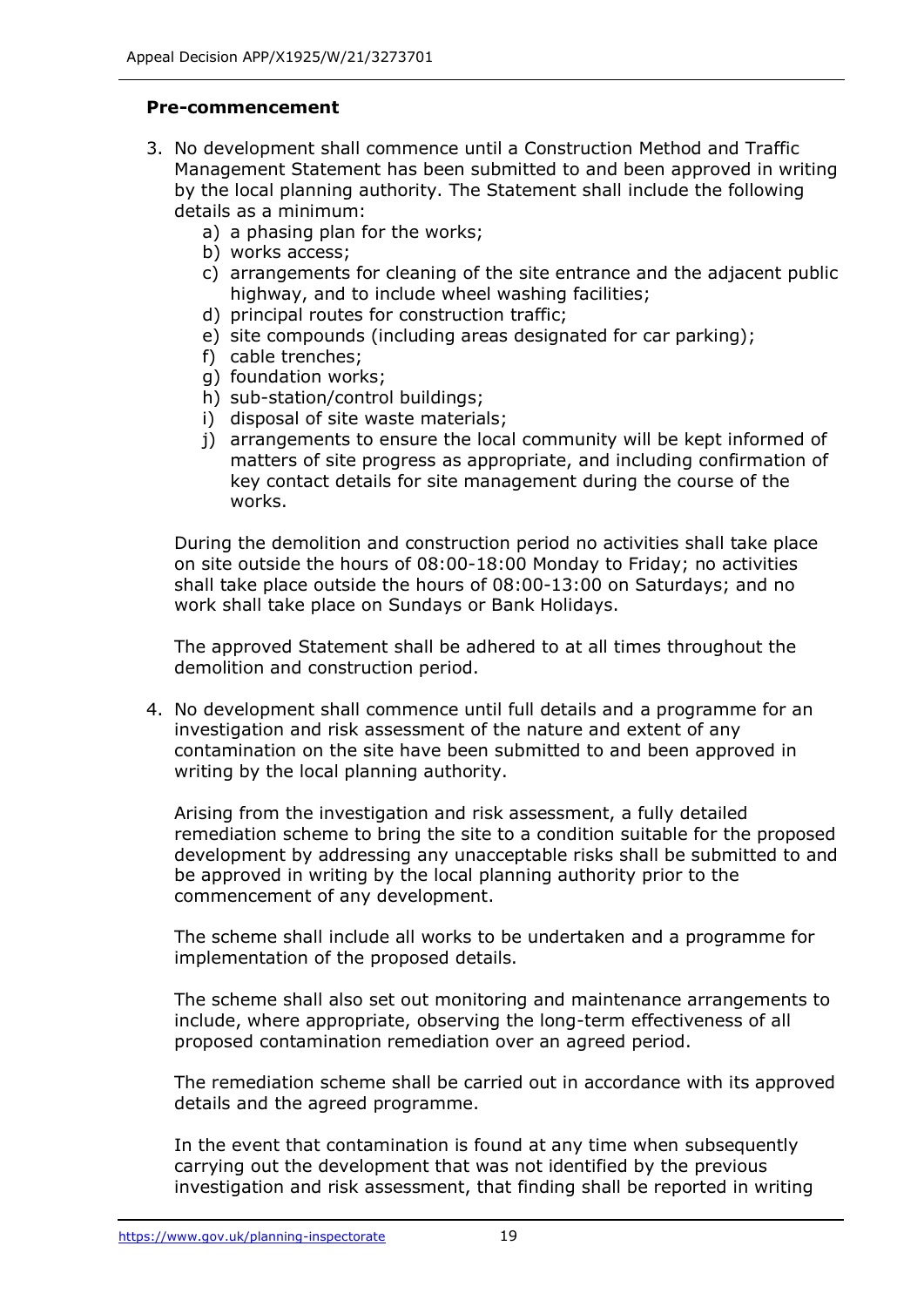immediately to the local planning authority, and all works shall cease on that part of the site until written confirmation is provided by the Council that they may continue. A further investigation and risk assessment shall be undertaken specific to the identified contamination and, where remediation is necessary, a supplementary remediation scheme in light of those findings shall be submitted to and be approved in writing by the local planning authority. The details shall include a programme for implementation and the remediation shall be undertaken as approved and thereafter be maintained as required.

Following completion of all measures identified in the approved remediation schemes, verification reports demonstrating that full details and specifications of the approved schemes have been implemented shall be prepared in accordance with agreed timescales and be approved in writing by the local planning authority.

5. No development shall commence until full technical details, and including a programme for implementation, of the proposed drainage system have been submitted to and been approved in writing by the local planning authority in accordance with the submitted Flood Risk Assessment and Surface Water Drainage Strategy carried out by RSK (Ref: 132884-R1(2)-FRA dated 25 September 2018).

The drainage arrangements shall include a management and maintenance plan for the lifetime of the development, and the drainage scheme shall be implemented in accordance with the approved details and the agreed programme.

A verification report shall be submitted to and be approved in writing by the local planning authority prior to occupation of the first dwelling demonstrating that full details and specifications of the approved drainage system have been implemented.

6. No development shall commence until a programme of archaeological field evaluation has been implemented in accordance with a written scheme of investigation which has been previously submitted to and been approved in writing by the local planning authority. The results of the evaluation shall inform the preparation of a subsequent mitigation strategy/action plan which shall be submitted to and be approved in writing by the local planning authority prior to the commencement of the development. The mitigation strategy/action plan shall be implemented in accordance with the details and a programme as approved.

Any historic or archaeological features not previously identified which are subsequently revealed when carrying out the development shall be retained in-situ and shall be reported in writing immediately to the local planning authority. Works shall be immediately halted in the area/part of the development affected until provision has been made for retention and/or recording in accordance with details and a programme that have been previously submitted to and been approved in writing by the local planning authority. The details shall be undertaken as approved and in accordance with the agreed programme.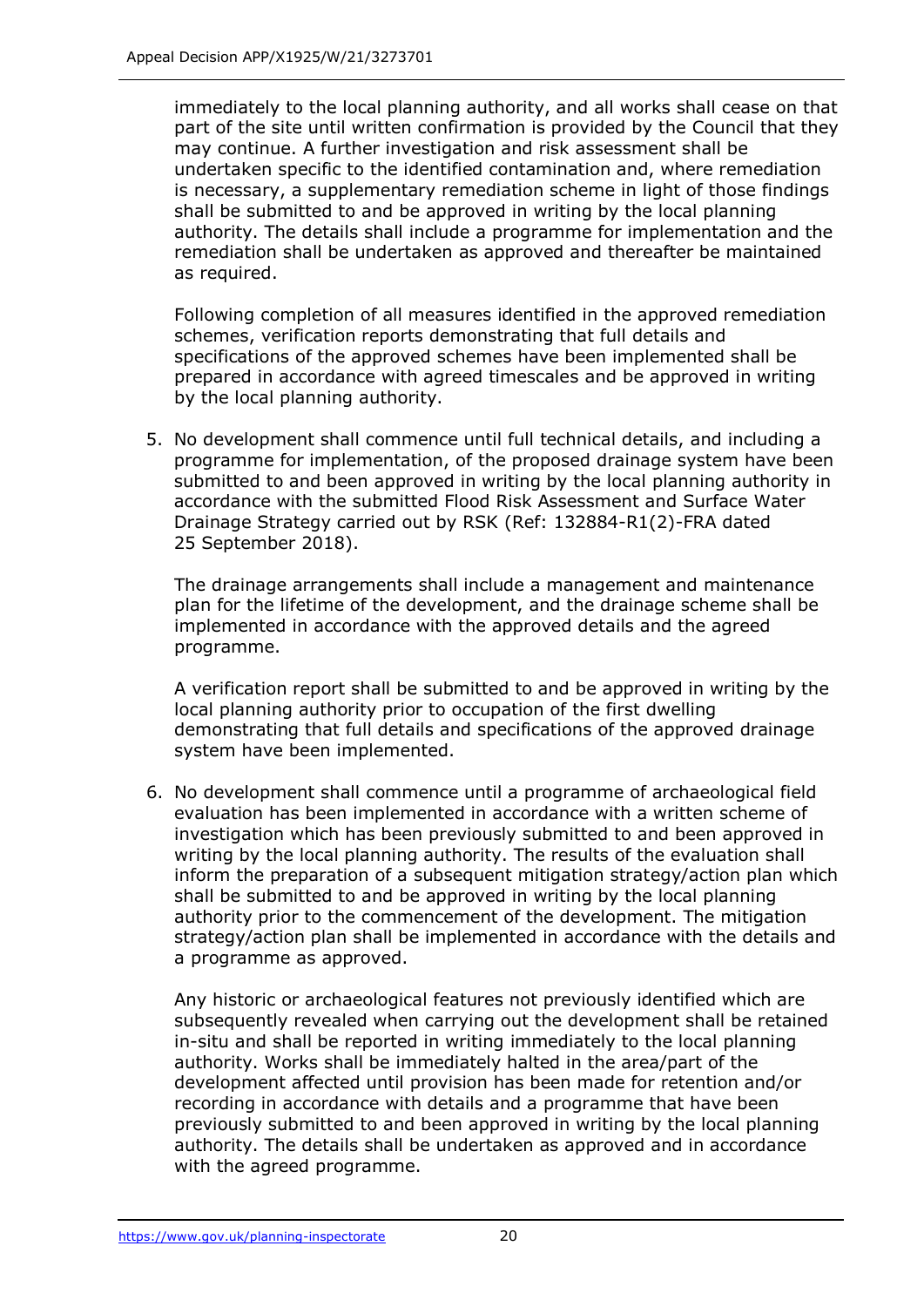7. No development shall commence until a detailed scheme for the protection of existing trees and hedges to be retained in accordance with the general measures set out in the submitted Arboricultural Impact Method Statement (Ref: ASH21253aia-ams dated 28 August 2018), and an accompanying programme for implementation of the scheme, have been submitted to and been approved in writing by the local planning authority.

The scheme shall be implemented and maintained in accordance with the details as approved and in accordance with the agreed programme. Any tree or hedge removal shall be limited to that specifically to be approved.

No building materials shall be stored or mixed within 10 metres of a tree or hedge. No fires shall be lit where flames could extend to within 5 metres of retained foliage, and no notices shall be attached to any trees.

8. No development shall commence until one of the proposed accesses has been constructed to accommodate operational traffic to a minimum standard of base course construction for the first 20 metres and the join to the existing carriageway has been constructed in accordance with specifications previously submitted to and approved in writing by the local planning authority. The final gradient of the accesses to serve the dwellings shall not be steeper than 1 in 20 for the first 12 metres from the edge of the carriageway.

# **Pre-occupation**

- 9. Prior to the construction of the final road surfacing of the development (but not prior to those works associated with operational/construction access), details of the circulation route for refuse collection vehicles shall be submitted to and be approved in writing by the local planning authority. The details shall include a full construction specification for the route. No dwelling shall be occupied until the refuse vehicle circulation route has been constructed in accordance with the details as approved, and thereafter the route shall be maintained in accordance with such details.
- 10.No dwelling shall be occupied until full details of the proposed arrangements for future management and maintenance of the proposed roads within the development have been submitted to and been approved in writing by the local planning authority. The roads shall thereafter be maintained in accordance with the approved management and programme details until such time as an agreement has been entered into under the Highways Act 1980 or a private management and maintenance company has been established.
- 11.No dwelling located to the south of Footpath 15 shall be occupied until the proposed principal access road from St Albans Road, as defined on drawing number 16208 P201 Rev L, has been provided at least to binder course level. The access road shall be completed to surface course prior to the occupation of the final dwelling to be constructed south of the Footpath.
- 12.No dwelling shall be occupied until full details of proposed arrangements for management of traffic along the narrow link road crossing Footpath 15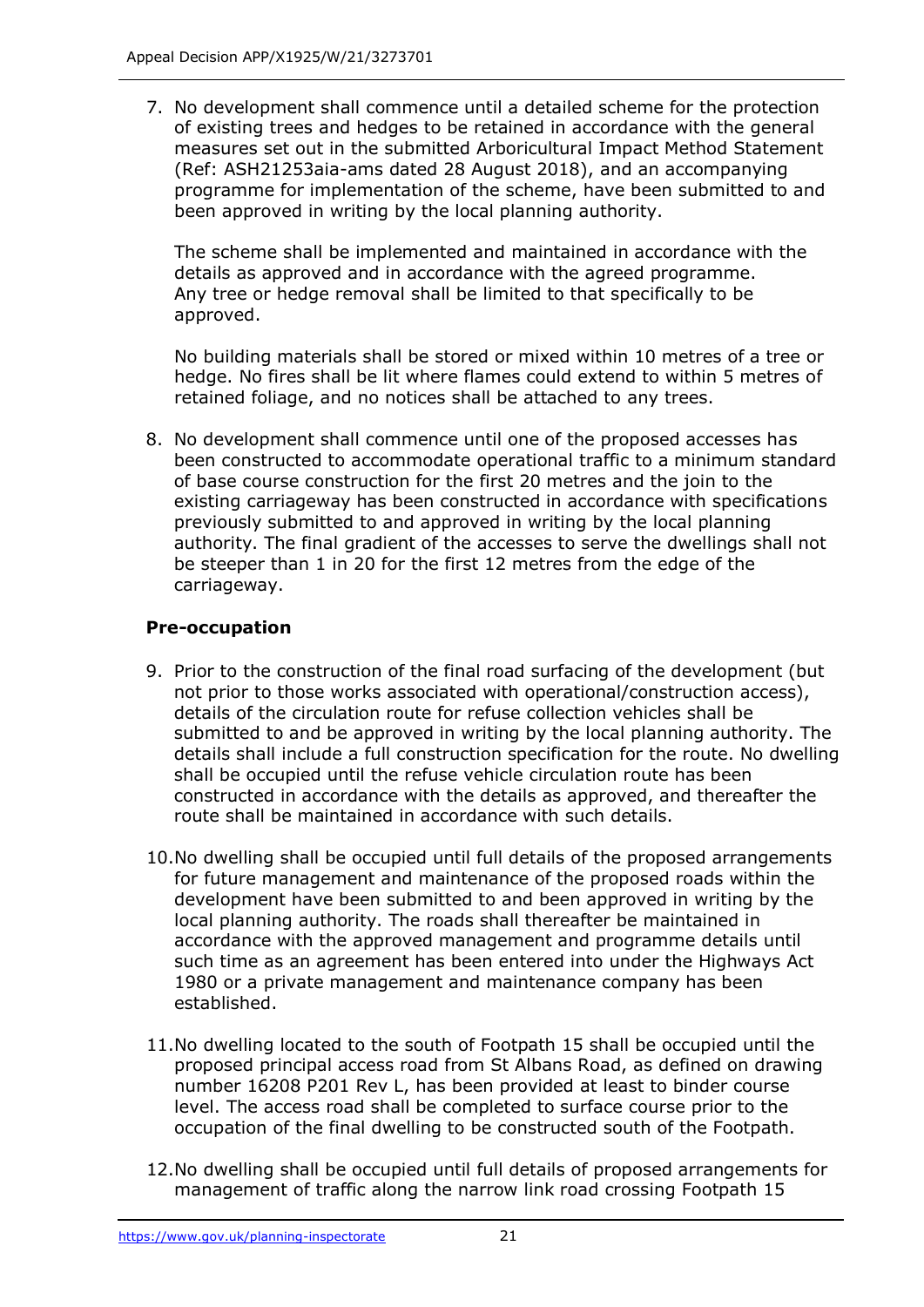adjacent to Plots 107 and 143 have been submitted to and been approved in writing by the local planning authority. The arrangements shall be implemented as approved and in accordance with an agreed programme, and shall be maintained and retained thereafter.

- 13.No dwelling with a dedicated and adjacent car parking space shall be occupied until it has been provided with an electric vehicle ready domestic charging point. The charging arrangements shall be maintained and retained thereafter.
- 14.Prior to occupation of any apartments, two electric vehicle ready domestic charging points shall be provided to serve the car parking spaces of those dwellings. One electric vehicle charging point shall be installed to serve Plots 1-5 and one charging point shall be installed to serve Plots 18-27. The arrangements shall be maintained and retained thereafter.
- 15.No dwelling shall be occupied until a scheme setting out details of cycle parking has been submitted to and been approved in writing by the local planning authority. Such facilities shall be provided in accordance with the approved details prior to the first occupation of each corresponding dwelling and shall be maintained and retained thereafter.
- 16.No dwelling shall be occupied until the proposed accesses as shown on drawings 2015/2368/003 Rev F and 2015/2368/001 Rev H have been provided with visibility splays of 2.4 metres by 59 metres in both directions to the St Albans Road access and 2.4 metres by 57 metres in both directions to the Heath Lane access. There shall be no obstruction to visibility within the splays between heights of 0.6 metres and 2.0 metres above the level of the adjacent public carriageway. The arrangements shall be implemented as approved, and shall be maintained and retained thereafter.
- 17.No dwelling shall be occupied until a scheme setting out details of all on-site household refuse and recycling storage and collection facilities (and including details of any enclosures or screening) to serve each dwelling have been submitted to and been approved in writing by the local planning authority. The scheme shall also include arrangements for management of any other waste generated by the development. All such facilities shall be provided in accordance with the approved details prior to the first occupation of the corresponding dwellings and shall be maintained and retained thereafter.
- 18.No dwelling shall be occupied until a scheme of external lighting has been submitted to and been approved in writing by the local planning authority. The scheme shall be designed to ensure public safety and to minimise the potential effects upon the ecology of the site and its surroundings. The scheme shall be implemented as approved and in accordance with an agreed programme, and the arrangements shall be maintained and retained thereafter.
- 19.No dwelling shall be occupied until the noise mitigation measures for that property as identified in the Grant Acoustics report Ref: GA-2017-0007-R1-Rev A dated 26th July 2018 (Noise Assessment for Proposed Residential Development), and including any relevant adjacent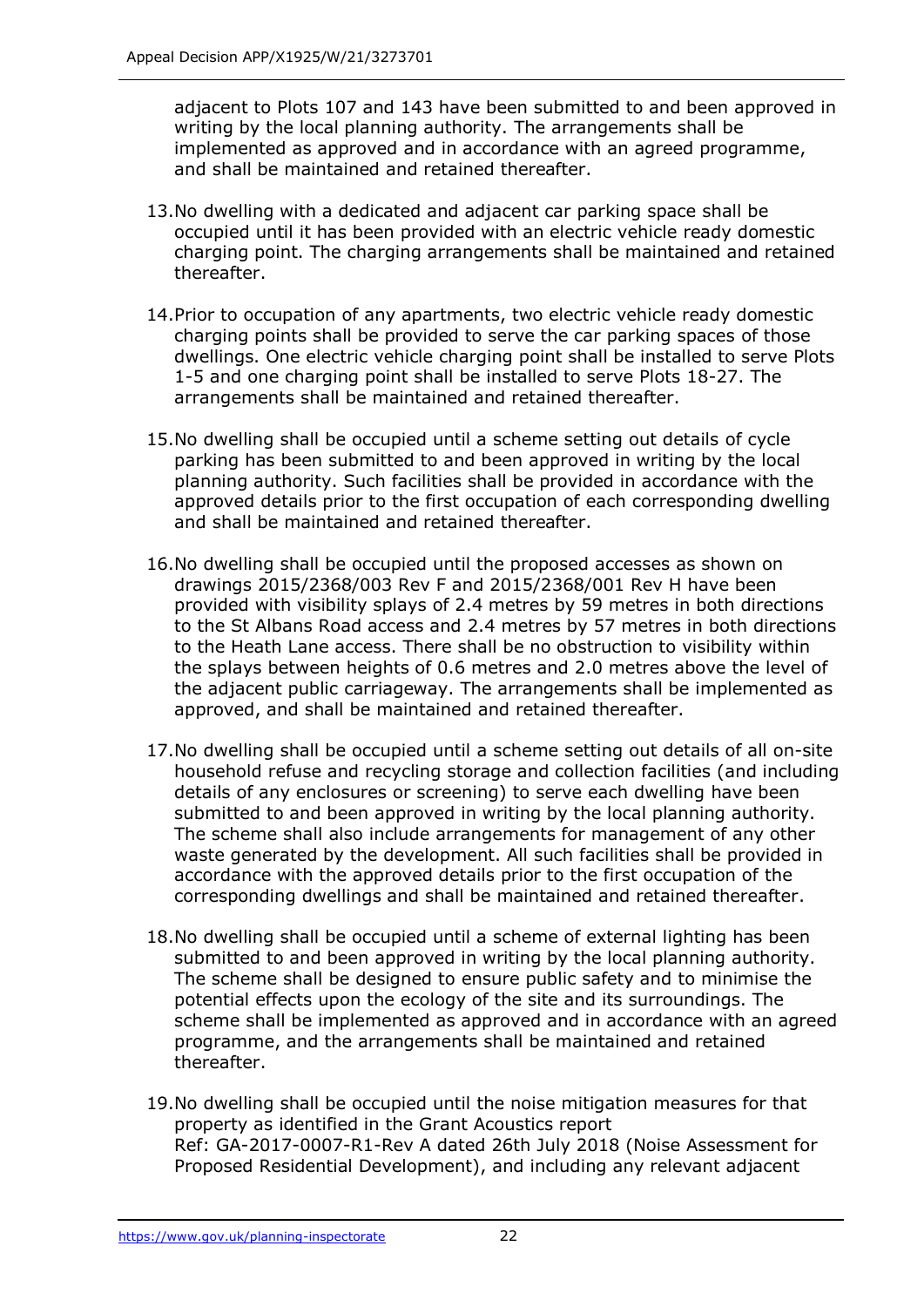fencing specifications, have been fully implemented, and the measures shall be maintained and retained thereafter.

# **Other**

- 20.Prior to commencement of any above ground construction works, full details of the external materials to be used in the facings all buildings, and including their roofs, shall be submitted to and be approved in writing by the local planning authority. The development shall be constructed in accordance with the approved details.
- 21.Prior to commencement of any above ground construction works, full details of all hard and soft landscaping, and of all fencing, enclosures, associated structures and equipment, and including detailed treatment and landscaping of Footpaths 14 and 15, shall be submitted to and be approved in writing by the local planning authority. The works shall be implemented in accordance with the details as approved and within the first planting season following the commencement of the development or such other period as may be agreed in writing by the local planning authority, and shall be maintained and retained in accordance with an approved management plan. Any trees or plants which die within 5 (five) years of planting, or which are removed, or which become seriously damaged or diseased, shall be replaced with others of the same size and species and in the same positions within the next planting season.
- 22.Prior to the commencement of any landscaping works, a Landscape and Ecological Management Plan which details how a minimum of 22.95 ecological units will be delivered as part of the development shall be submitted to and be approved in writing by the local planning authority. The Plan shall include the following details:
	- a) aims and objectives of management;
	- b) existing and proposed features to be managed, including specific reference to improvements to retained hedgerows, and to proposed hedgerows:
	- c) species composition of habitats to be enhanced and created;
	- d) a programme for implementation;
	- e) the body or organisation responsible for implementation of the Plan;
	- f) monitoring and remedial measures of the Plan.

The Plan shall be implemented in accordance with the details and the programme as approved and the measures shall be maintained and retained thereafter.

- 23.Prior to the commencement of the erection of any above ground pumping station facilities, full external details of all relevant buildings, and of associated enclosures and works, shall be submitted to and be approved in writing by the local planning authority. The development shall be carried out in accordance with the details as approved.
- 24.In accordance with drawing 2015/2368/014 Rev E, Footpaths 14 and 15 shall be provided with a width of no less than 4 metres for their entire length within the boundaries of the site. The 4 metre width shall include a 2 metre wide path and a 1 metre wide strip of landscaping either side.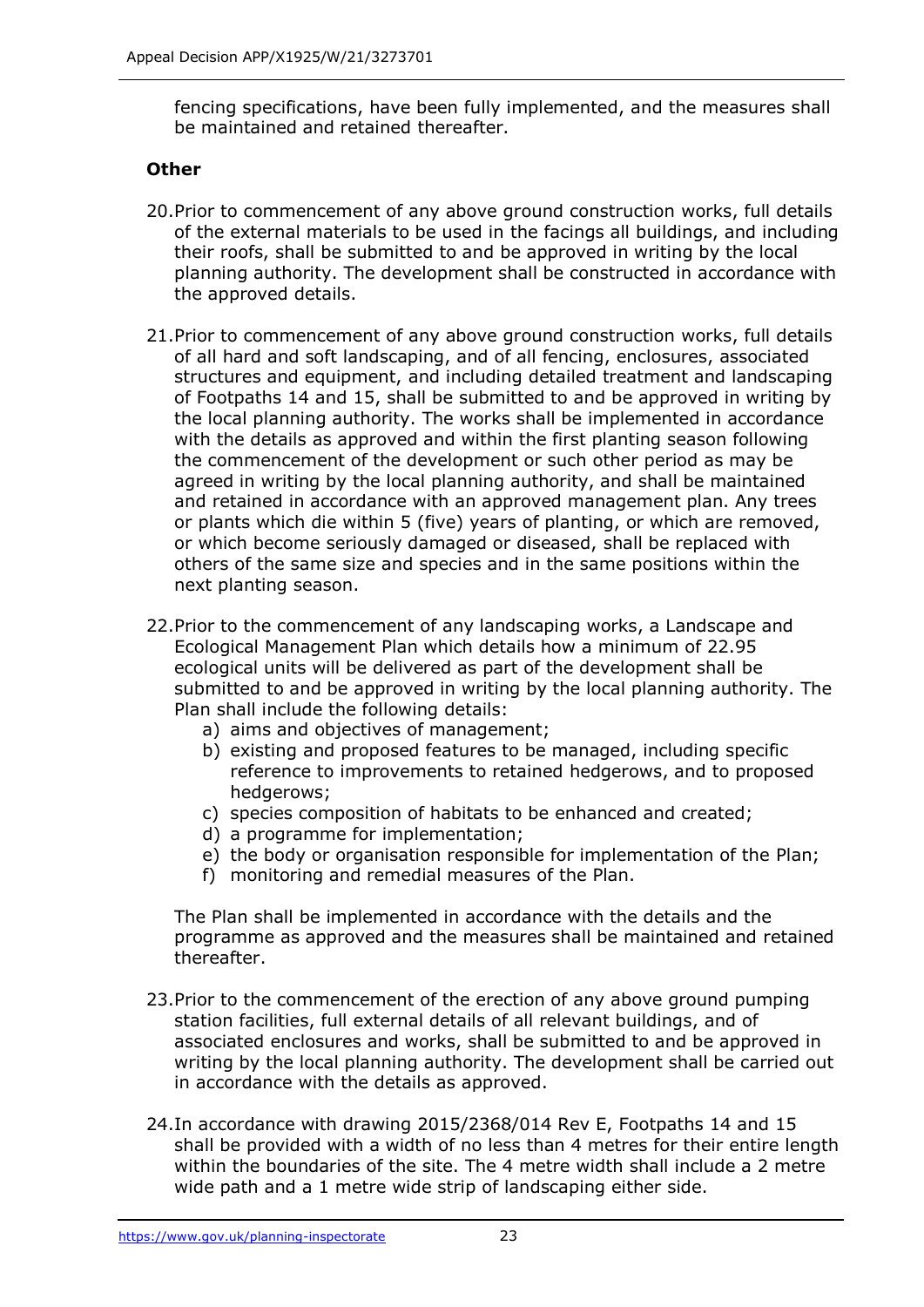- 25.Prior to commencement of any above ground construction works, a revised Energy and Sustainability Statement shall be submitted to and be approved in writing by the local planning authority. The development shall be constructed in accordance with the approved Statement and identified measures shall be maintained and retained thereafter.
- 26.Notwithstanding provisions of the Town and Country Planning (Use Classes) Order 1987 and of the Town and Country Planning (General Permitted Development) (England) Order 2015 (and nor any re-enactments nor amendments thereto), the garages approved as part of this permission shall be retained and be available for the parking of vehicles only and shall not be occupied as habitable floorspace.

End of Conditions 1-26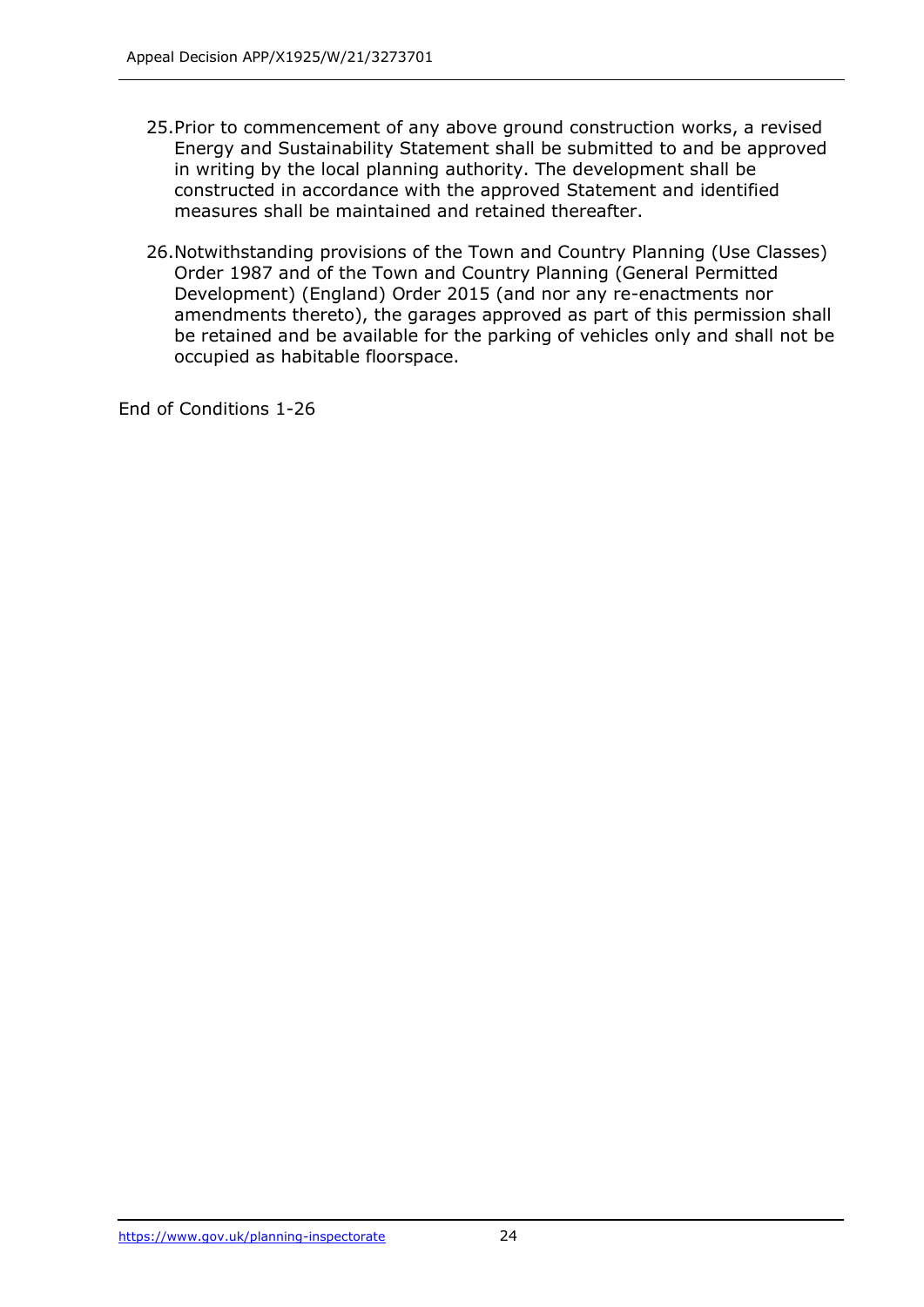# **APPEARANCES**

## **For the local planning authority:**

Heather Sargent of Counsel, instructed by Legal Services, North Hertfordshire District Council

She called:

Phillip Hughes - Director, PHD Chartered Town Planners Limited

(Sam Dicocco, Senior Strategic Sites Officer also contributed to round-table discussions)

# **For the appellant:**

Tom Cosgrove of Queen's Counsel, instructed by Jonathan Stoddart of CBRE

He called:

Adam Kindred - Associate Director, CBRE Angus Jeffery - Director, Landscape Visual Quentin Andrews - Director, OSP Architecture Neil Rowe - Director, RGP Jacob Hepworth-Bell - Director, Ecology Solutions Victoria Brocksopp - Senior Associate Director, RPS Colin Whittingham - Associate Director, RSK

(Christina Daniels of BDB Pitmans LLP also contributed to the round-table discussion in relation to the proposed planning agreement)

# **Interested parties:**

Chris Watts - Maze Planning Limited on behalf of Codicote Parish Council Lisa Foster - Save Rural Codicote Matt Dodds - Planning and Biodiversity Manager, Herts and Middlesex Wildlife Trust